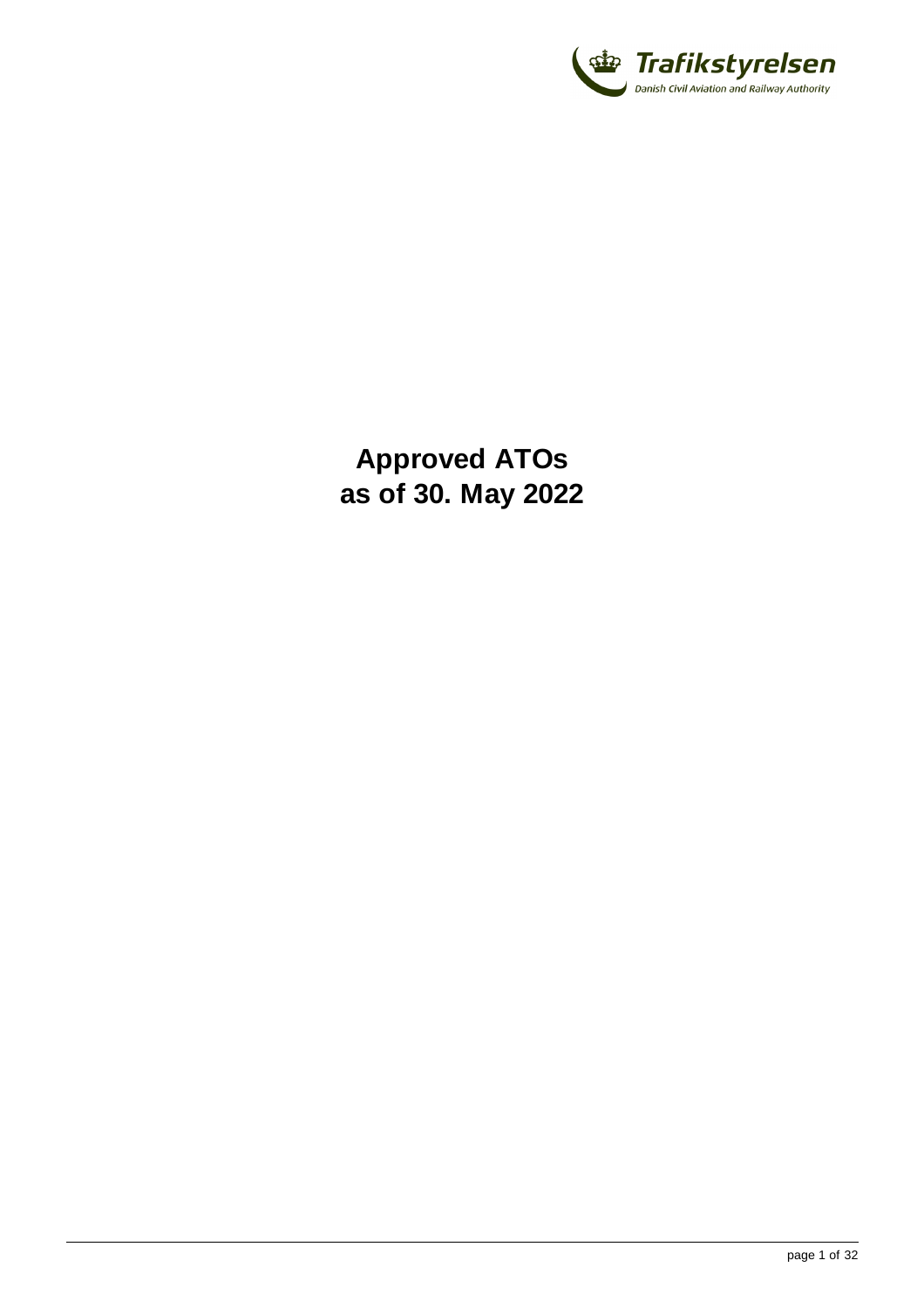

#### **Table of contents**

- 1. [Aeropole Denmark ApS](#page-2-0)
- 2. [Air Greenland ATO A/S](#page-3-0)
- 3. [Atlantic Airways](#page-4-0)
- 4. [Benair A/S](#page-5-0)
- 5. [Billund Air Center A/S](#page-6-0)
- 6. [Blackbird Air A/S](#page-8-0)
- 7. [Center Air ApS](#page-9-0)
- 8. [Copenhagen AirTaxi A/S](#page-10-0)
- 9. [Dansk Pilot Uddannelse](#page-12-0)
- 10. [Flight 4000 A/S](#page-13-0)
- 11. [GA Flight Training ApS](#page-14-0)
- 12. [Global Aviation Contractors A/S](#page-15-0)
- 13. [GreyBird Pilot Academy ApS](#page-16-0)
- 14. [Horisont ApS](#page-17-0)
- 15. [Ikaros Fly ApS](#page-18-0)
- 16. [Jettime a/s](#page-19-0)
- 17. [LenAir ApS](#page-20-0)
- 18. [Line Aviation ApS](#page-21-0)
- 19. [Maersk Air Cargo A/S](#page-22-0)
- 20. [Midtjysk Flyveskole](#page-23-0)
- 21. [NHV A/S](#page-24-0)
- 22. [North Flying A/S](#page-25-0)
- 23. [QualityCopter ApS](#page-26-0)
- 24. [Scandinavian Training Academy ApS](#page-27-0)
- 25. [Star Air A/S](#page-28-0)
- 26. [Sunclass Airlines ApS](#page-29-0)
- 27. [Training Air](#page-30-0)
- 28. [Uni-Fly A/S](#page-31-0)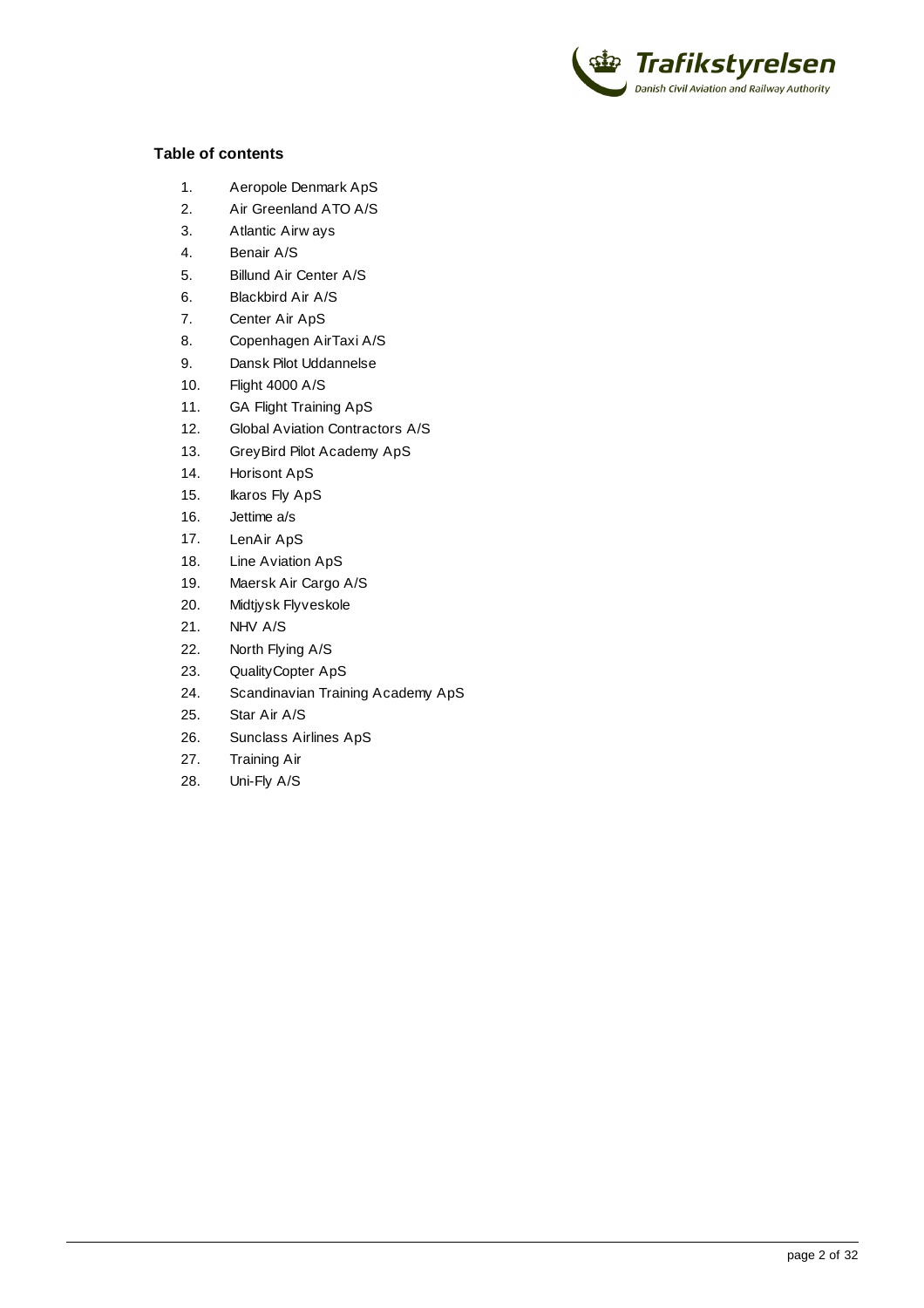

# <span id="page-2-0"></span>**1. Aeropole Denmark ApS**

Aeropole Denmark ApS Hangarvej E14 4000 Roskilde

ATO reference: DK/ATO/011

| Course type       | Training course                                   |
|-------------------|---------------------------------------------------|
| Licence           | CPL(A) Flight training only                       |
| Licence           | LAPL(A)                                           |
| Licence           | PPL(A)                                            |
| Theory            | CB-IR(A) Distance Learning Theoretical Know ledge |
| Theory            | IR(A) Distance Learning Theoretical Know ledge    |
| <b>Instrument</b> | $CB-IR(A)$ SE                                     |
| <b>Instrument</b> | IR(A)ME                                           |
| Instrument        | IR(A)SE                                           |
| Class             | Cessna SET                                        |
| Class             | MEP(Land)                                         |
| Additional        | Advanced UPRT                                     |
| Additional        | Night Rating(A)                                   |
| <b>Instructor</b> | CRI SPA ME                                        |
| <b>Instructor</b> | CRI SPA SE                                        |
| Instructor        | FI(A)                                             |
| Instructor        | IRI(A)                                            |
|                   |                                                   |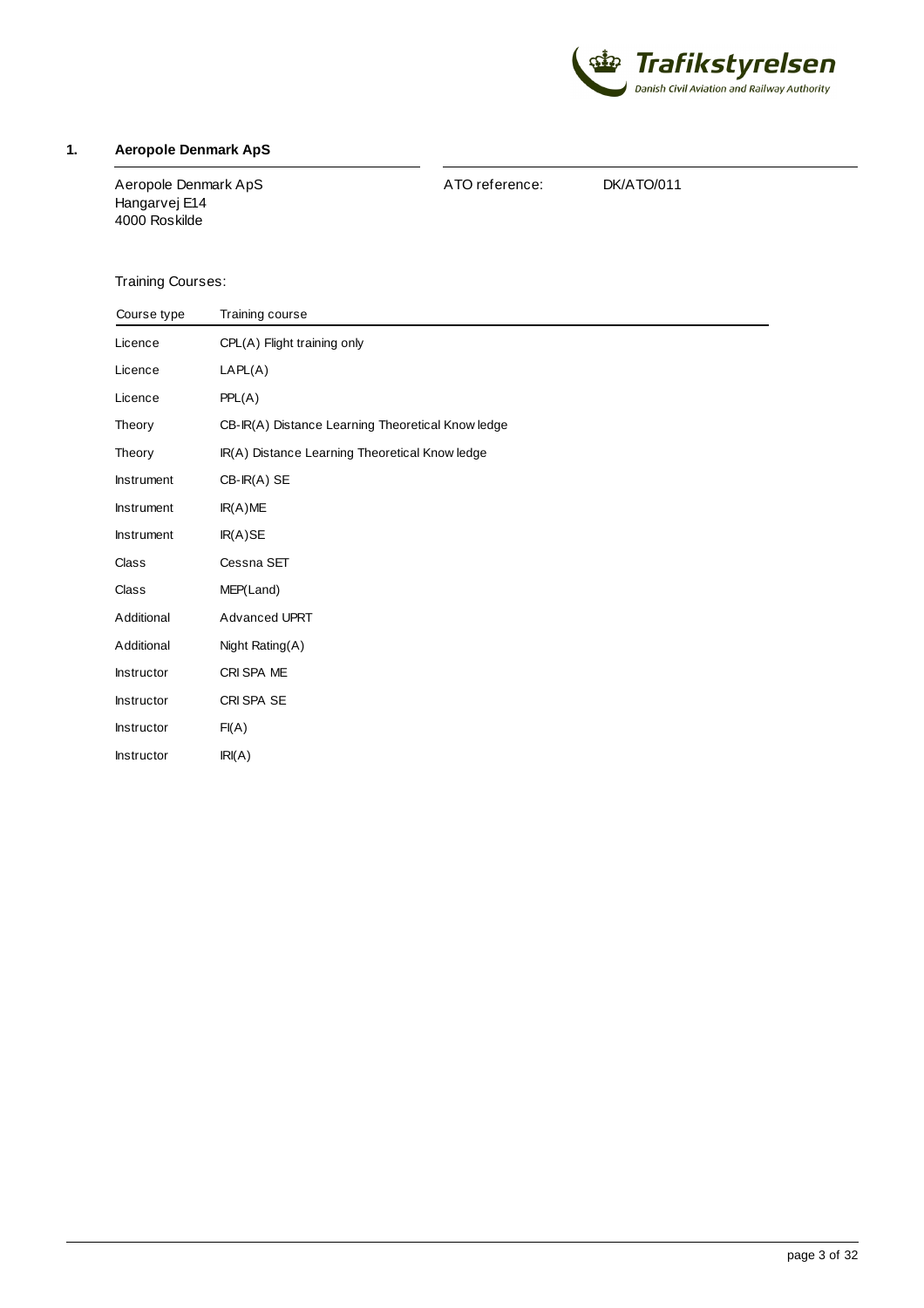

#### <span id="page-3-0"></span>**2. Air Greenland ATO A/S**

Air Greenland ATO A/S Lufthavnsboulevarden 6 2770 Kastrup

ATO reference: DK/ATO/024

| Course type       | Training course                                         |  |
|-------------------|---------------------------------------------------------|--|
| Type              | AS350/EC130                                             |  |
| Type              | A330                                                    |  |
| Type              | Bell 212/214                                            |  |
| Type              | BE90/99/100/200                                         |  |
| Type              | DHC <sub>8</sub>                                        |  |
| Type              | EC155                                                   |  |
| Type              | EC225                                                   |  |
| Additional        | MCC(A)                                                  |  |
| Additional        | MCC(H)                                                  |  |
| Instructor        | SFI(A)<br>Limited to the approved Type Rating Courses   |  |
| Instructor        | SFI(H)<br>Limited to the approved Type Rating Courses   |  |
| <b>Instructor</b> | TRI(H)<br>Limited to the approved Type Rating Courses   |  |
| Instructor        | TRI(MPA)<br>Limited to the approved Type Rating Courses |  |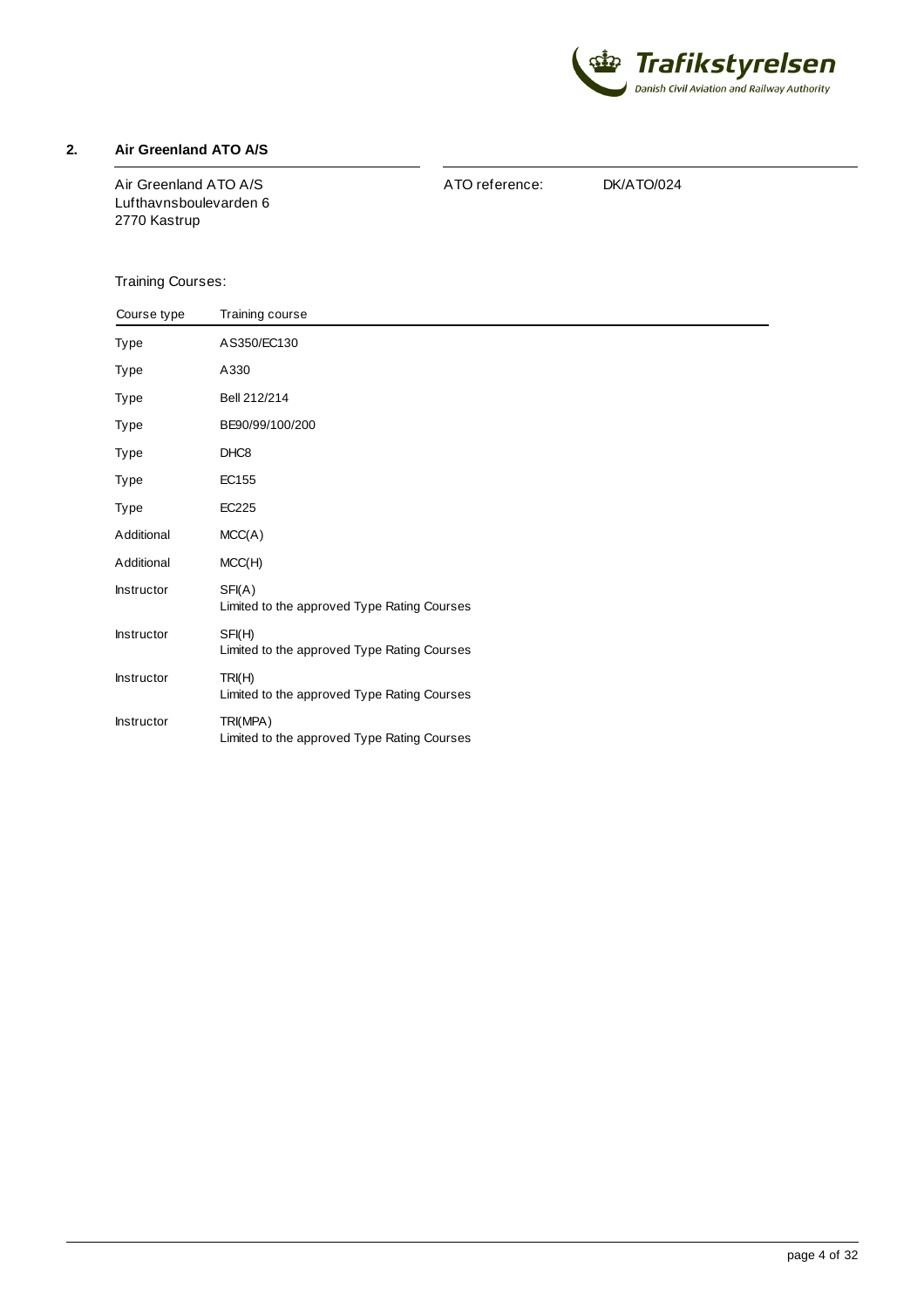

## <span id="page-4-0"></span>**3. Atlantic Airways**

| Atlantic Airw ays<br>c/o Ground Floor Terminal 2, Københavns | ATO reference: | DK/ATO/020 |
|--------------------------------------------------------------|----------------|------------|
| Lufthavn 1                                                   |                |            |
| 2770 Kastrup                                                 |                |            |

| Course type       | Training course                                         |
|-------------------|---------------------------------------------------------|
| Type              | A139                                                    |
| Type              | A320                                                    |
| <b>Instructor</b> | SFI(A)<br>Limited to the approved Type Rating Courses   |
| <b>Instructor</b> | <b>TRI(H) A139</b>                                      |
| <b>Instructor</b> | TRI(MPA)<br>Limited to the approved Type Rating Courses |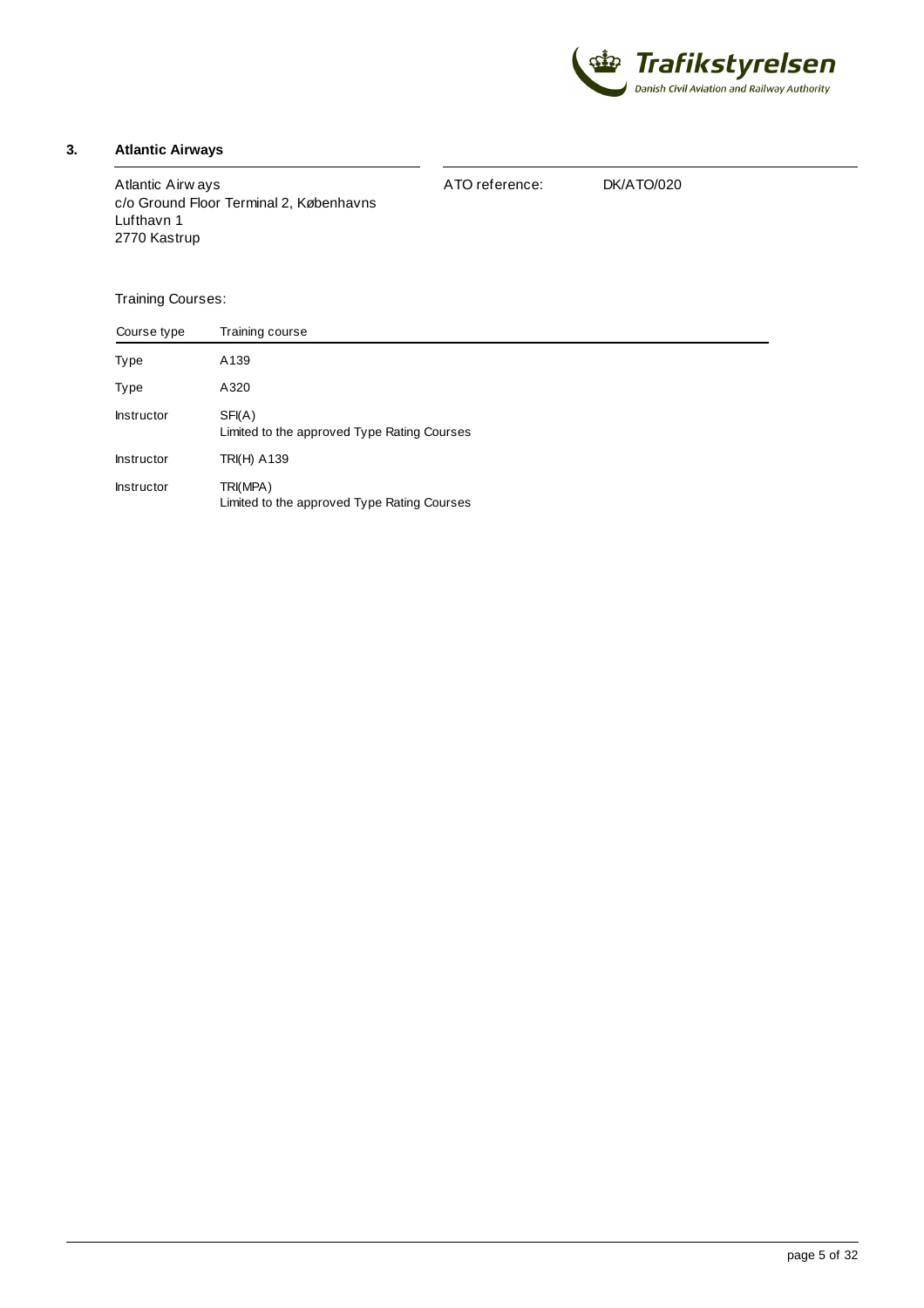

### <span id="page-5-0"></span>**4. Benair A/S**

Benair A/S Postbox 140, Lufthavnsvej 4 Stauning lufthavn 6900 Skjern

ATO reference: DK/ATO/004

| Course type | Training course       |
|-------------|-----------------------|
| Licence     | PPL(A)                |
| Class       | Cessna SET            |
| Class       | MEP(Land)             |
| Type        | C500/550/560          |
| Type        | <b>LET 410</b>        |
| Type        | SA226/227             |
| Type        | SD3-30/60             |
| Instructor  | CRI SPA SE(A)         |
| Instructor  | TRI(MPA) C500/550/560 |
| Instructor  | TRI(MPA) SD3-30/60    |
| Instructor  | TRI(SPA) SA226/227    |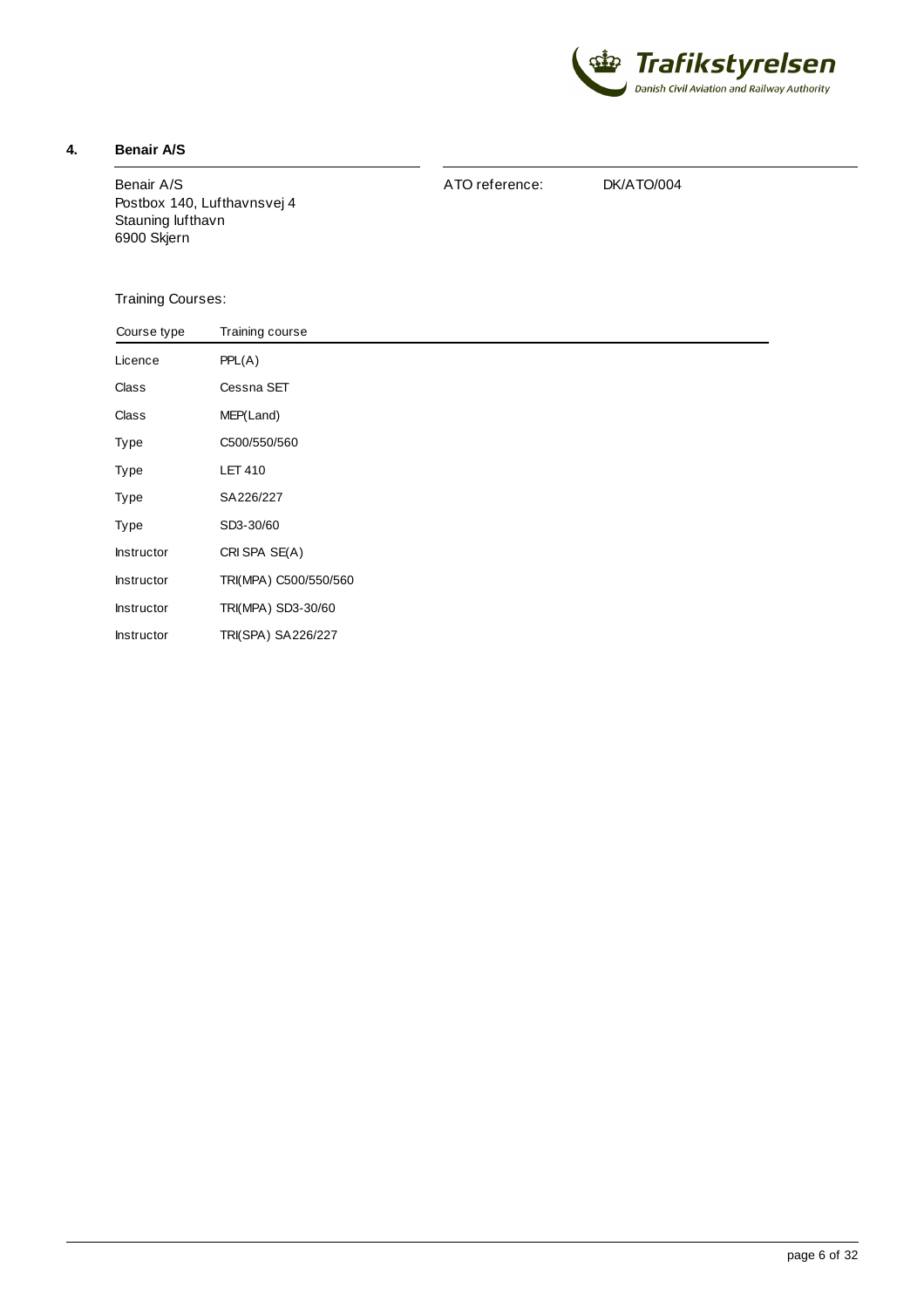

## <span id="page-6-0"></span>**5. Billund Air Center A/S**

Billund Air Center A/S Postbox 6, Stratusvej 15 7190 Billund

ATO reference: DK/ATO/003

| Course type | Training course                                   |
|-------------|---------------------------------------------------|
| Licence     | ATP(A) Integrated                                 |
| Licence     | CPL(A)                                            |
| Licence     | CPL(A)/IR Integrated                              |
| Licence     | CPL(A)/IRME                                       |
| Licence     | CPL(H)                                            |
| Licence     | CPL(H) Integrated                                 |
| Licence     | LAPL(A)                                           |
| Licence     | LAPL(H)                                           |
| Licence     | PPL(A)                                            |
| Licence     | PPL(H)                                            |
| Theory      | ATPL(A) Bridge Theoretical Know ledge             |
| Theory      | ATPL(A) Distance Learning Theoretical Know ledge  |
| Theory      | ATPL(H) Bridge Theoretical Know ledge             |
| Theory      | ATPL(H) Distance Learning Theoretical Know ledge  |
| Theory      | CB-IR(A) Distance Learning Theoretical Know ledge |
| Theory      | CPL(A) Distance Learning Theoretical Know ledge   |
| Theory      | CPL(A) Theoretical Know ledge                     |
| Theory      | CPL(H) Bridge Theoretical Know ledge              |
| Theory      | CPL(H) Distance Learning Theoretical Know ledge   |
| Theory      | CRI SPA ME Theoretical Know ledge                 |
| Theory      | FI(A) Theoretical Know ledge                      |
| Theory      | FI(H) Theoretical Know ledge                      |
| Theory      | IR(A) Distance Learning Theoretical Know ledge    |
| Theory      | IR(A) Theoretical Know ledge                      |
| Theory      | IR(H) Distance Learning Theoretical Know ledge    |
| Theory      | IRI(A) Theoretical Know ledge                     |
| Theory      | IRI(H) Theoretical Know ledge                     |
| Theory      | PPL(H) Bridge Theoretical Know ledge              |
| Instrument  | $CB-IR(A)$ ME                                     |
| Instrument  | $CB$ -IR(A) SE                                    |
| Instrument  | $IR(A)$ ME                                        |
| Instrument  | $IR(A)$ SE                                        |
| Class       | MEP(Land)                                         |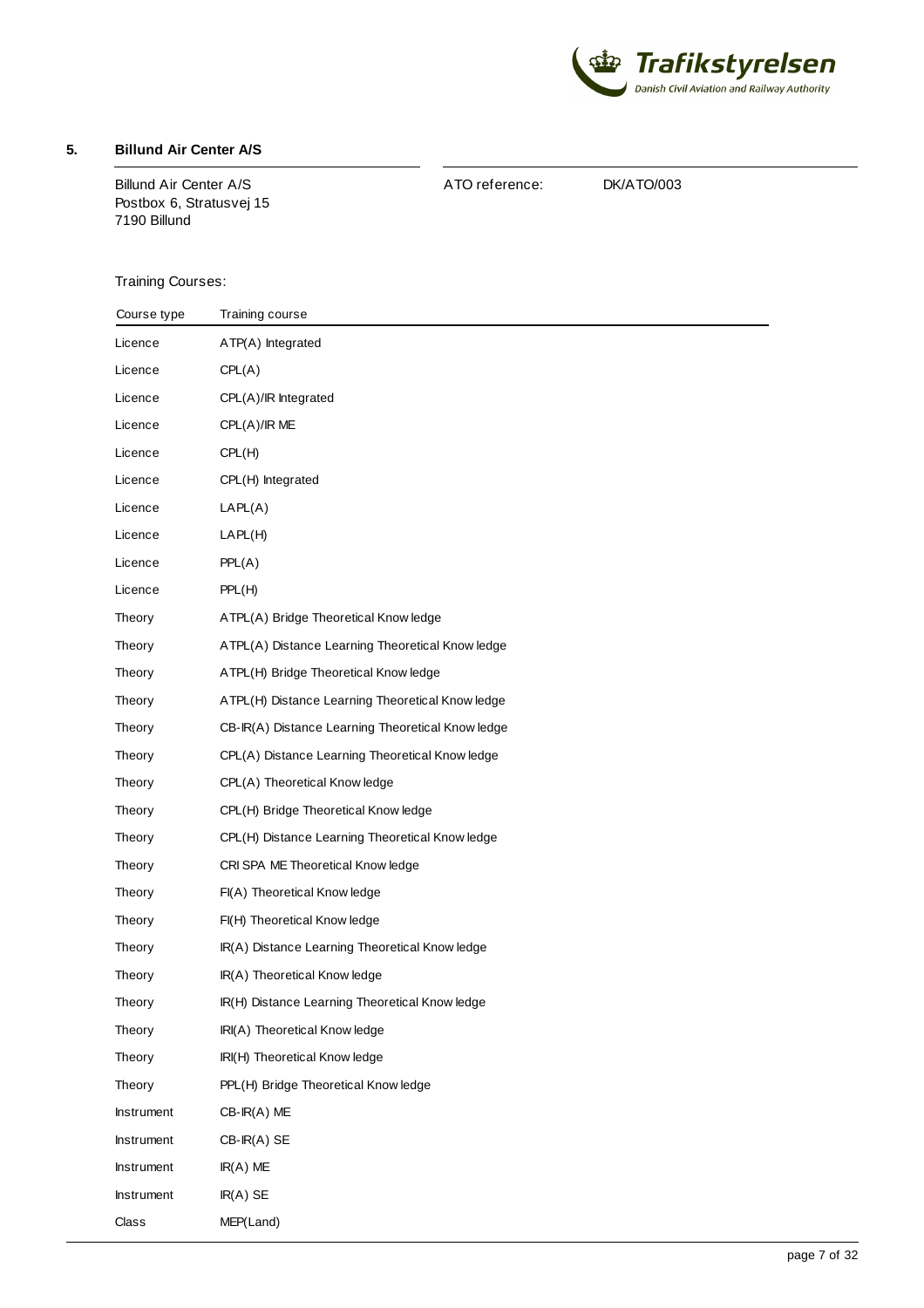

| Course type       | Training course                 |
|-------------------|---------------------------------|
| Class             | SEP(Land)                       |
| Type              | <b>Bell 206</b>                 |
| Type              | R 22                            |
| Type              | R 44                            |
| Type              | <b>R66</b>                      |
| Additional        | Advanced UPRT                   |
| Additional        | Aerobatic Rating(A)             |
| Additional        | Banner Tow ing Rating(A)        |
| Additional        | MCC(A)                          |
| Additional        | Night Rating(A)                 |
| Additional        | Night Rating(H)                 |
| Additional        | PBN Stand alone course          |
| <b>Instructor</b> | Advanced UPRT Instructor Course |
| Instructor        | CRI SPA ME(A)                   |
| Instructor        | FI(A)                           |
| Instructor        | FI(H)                           |
| Instructor        | IRI(A)                          |
| Instructor        | IRI(H)                          |
| <b>Instructor</b> | MCCI(A)                         |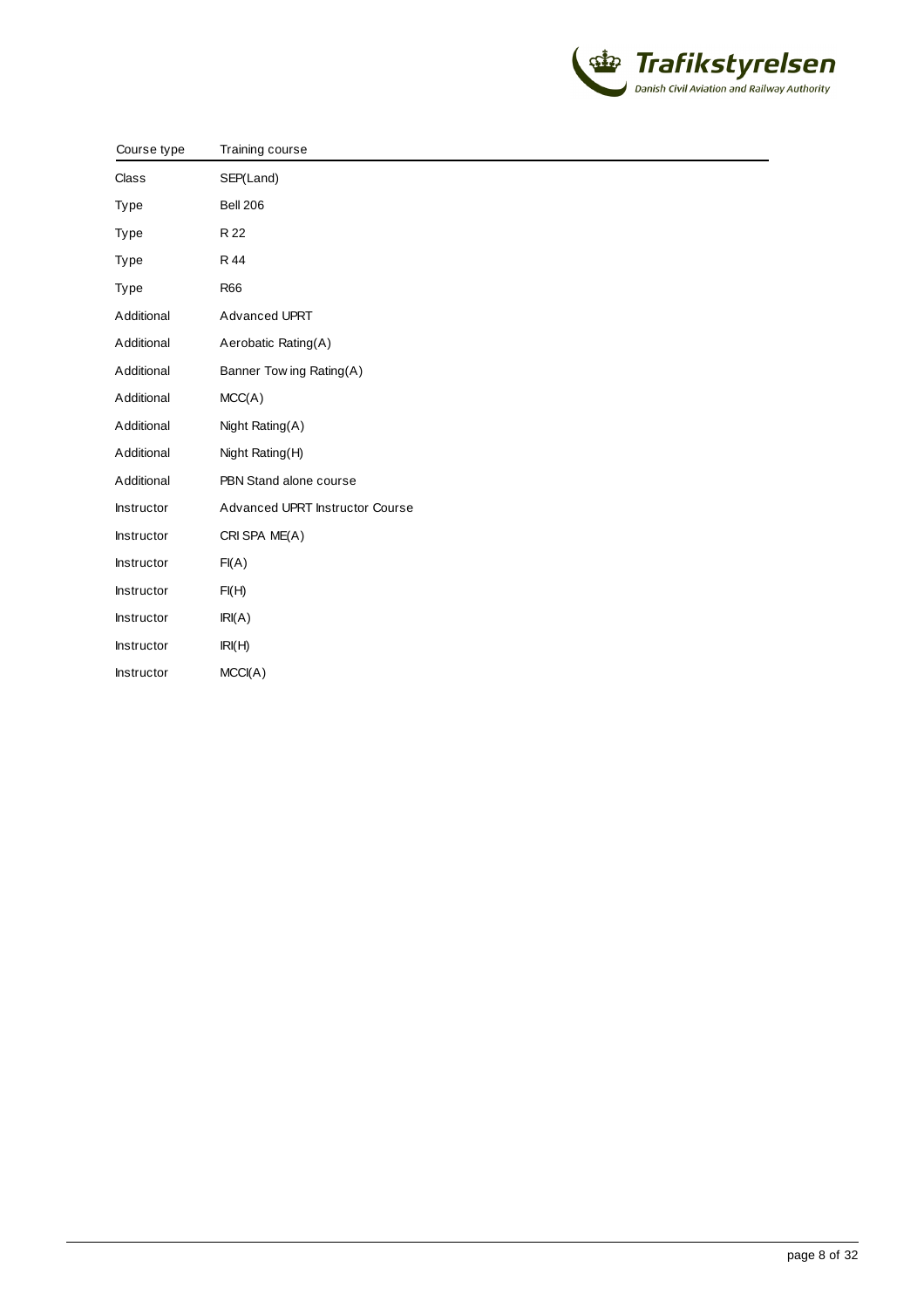

# <span id="page-8-0"></span>**6. Blackbird Air A/S**

Blackbird Air A/S G.A. Centervej 8 7190 Billund

ATO reference: DK/ATO/044

| Course type | Training course                            |
|-------------|--------------------------------------------|
| Type        | Falcon2000EX EASy, Base training only      |
| Type        | Gulfstream G VII, Base training only       |
| Type        | Gulfstream G280, Base training only        |
| Type        | Gulfstream G450, Base training only        |
| Type        | Gulfstream G550, Base training only        |
| Type        | Gulfstream G650/G650ER, Base training only |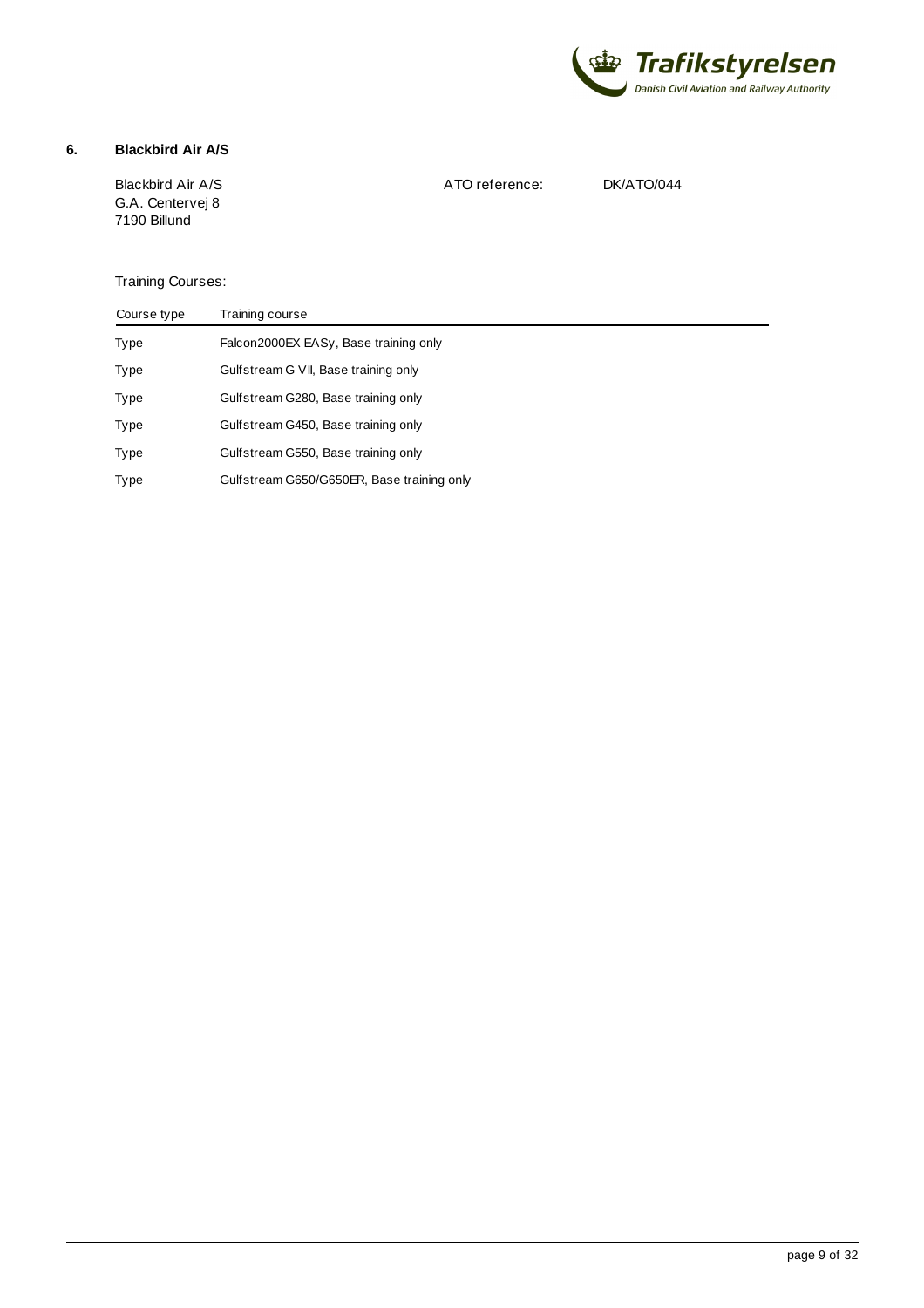

### <span id="page-9-0"></span>**7. Center Air ApS**

Center Air ApS Hangarvej A 4 Roskilde Lufthavn 4000 Roskilde

ATO reference: DK/ATO/009

| Course type       | Training course                   |
|-------------------|-----------------------------------|
| Licence           | ATP(A) Integrated                 |
| Licence           | CPL(A)                            |
| Licence           | CPL(A) Integrated                 |
| Licence           | $CPL(A)$ ME                       |
| Licence           | PPL(A)                            |
| Theory            | ATPL(A) Theoretical Know ledge    |
| Theory            | CRI SPA ME Theoretical Know ledge |
| Theory            | FI(A) Theoretical Know ledge      |
| Theory            | MCC(A) Theoretical Know ledge     |
| Theory            | MCCI(A) Theoretical Know ledge    |
| <b>Instrument</b> | $IR(A)$ ME                        |
| <b>Instrument</b> | $IR(A)$ SE                        |
| Class             | MEP(Land)                         |
| Additional        | MCC(A)                            |
| Additional        | Night Rating(A)                   |
| Instructor        | Advanced UPRT Instructor Course   |
| Instructor        | CRI SPA ME(A)                     |
| Instructor        | CRI SPA SE(A)                     |
| Instructor        | FI(A)                             |
| Instructor        | IRI(A)                            |
| <b>Instructor</b> | MCCI(A)                           |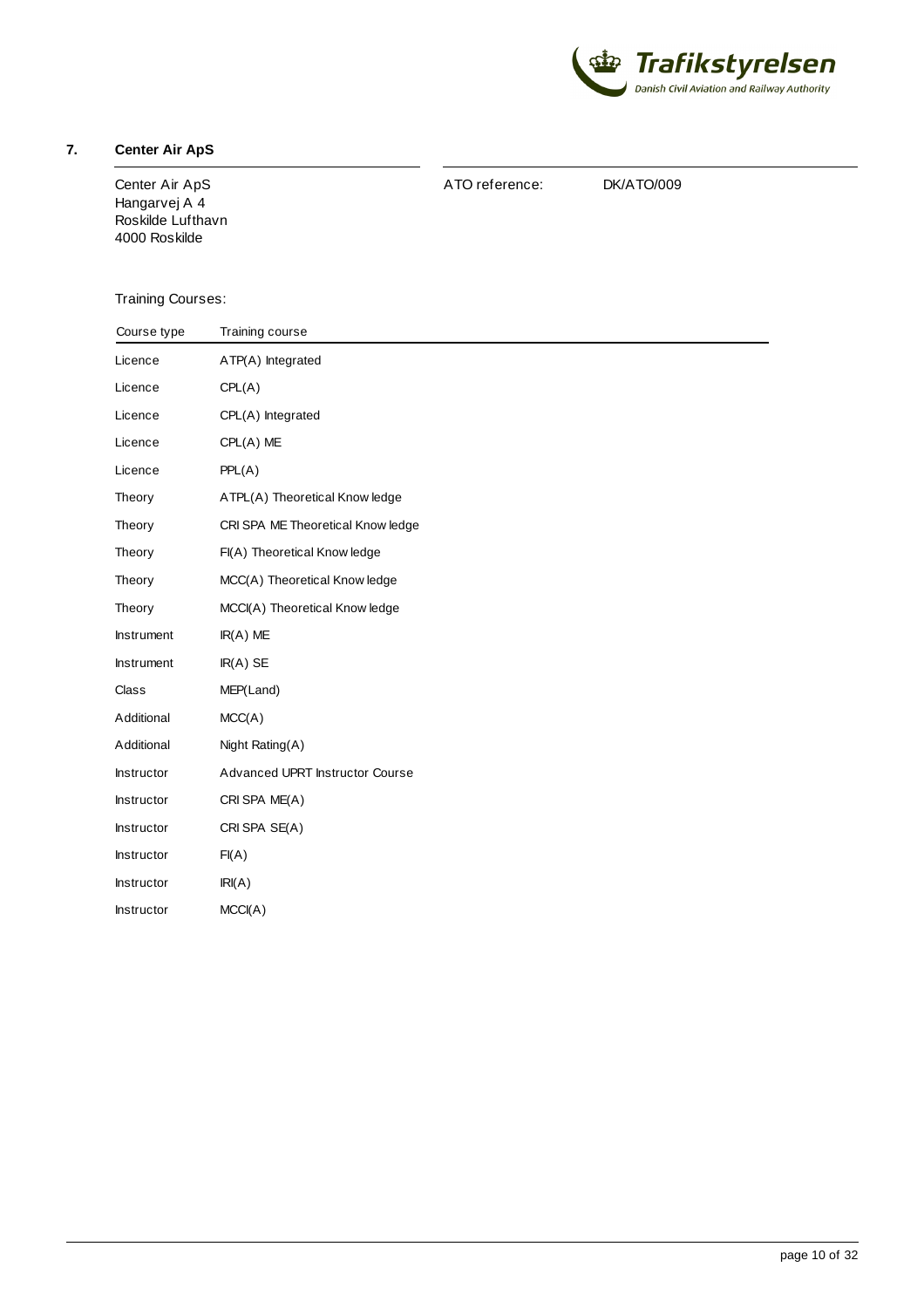

## <span id="page-10-0"></span>**8. Copenhagen AirTaxi A/S**

Copenhagen AirTaxi A/S Lufthavnsvej 34-38 4000 Roskilde

ATO reference: DK/ATO/001

| Course type       | Training course                                                                                                  |
|-------------------|------------------------------------------------------------------------------------------------------------------|
| Licence           | ATP(A) Integrated                                                                                                |
| Licence           | CPL(A)                                                                                                           |
| Licence           | CPL(H)                                                                                                           |
| Licence           | CPL(H) Integrated                                                                                                |
| Licence           | LAPL(A)                                                                                                          |
| Licence           | PPL(A)                                                                                                           |
| Licence           | PPL(H)                                                                                                           |
| Theory            | ATPL(A) Distance Learning Theoretical Know ledge                                                                 |
| Theory            | ATPL(H) Distance Learning Theoretical Know ledge                                                                 |
| Instrument        | $CB$ -IR $(A)$ ME                                                                                                |
| <b>Instrument</b> | $CB-IR(A) SE$                                                                                                    |
| <b>Instrument</b> | IR(A)ME                                                                                                          |
| <b>Instrument</b> | IR(A)SE                                                                                                          |
| Class             | Cessna SET                                                                                                       |
| Class             | MEP(Land)                                                                                                        |
| Class             | Pilatus PC12 SET                                                                                                 |
| Class             | SEP(Land)                                                                                                        |
| Type              | A320<br>FCL.725/ FCL.710<br>Variant/differences/familiarization stipulated in the organisation's manuals         |
| Type              | <b>Bell 206</b>                                                                                                  |
| Type              | BE300/1900                                                                                                       |
| Type              | BE90/99/100/200                                                                                                  |
| Type              | B737 300-900<br>FCL.725/ FCL.710<br>Variant/differences/familiarization stipulated in the organisation's manuals |
| Type              | CL65<br>FCL.725/ FCL.710<br>Variant/differences/familiarization stipulated in the organisation's manuals         |
| Type              | R 22                                                                                                             |
| Type              | R 44                                                                                                             |
| Additional        | Night Rating (H)                                                                                                 |
| Additional        | Night Rating(A)                                                                                                  |
| Instructor        | CRI SPA ME                                                                                                       |
| Instructor        | CRI SPA SE                                                                                                       |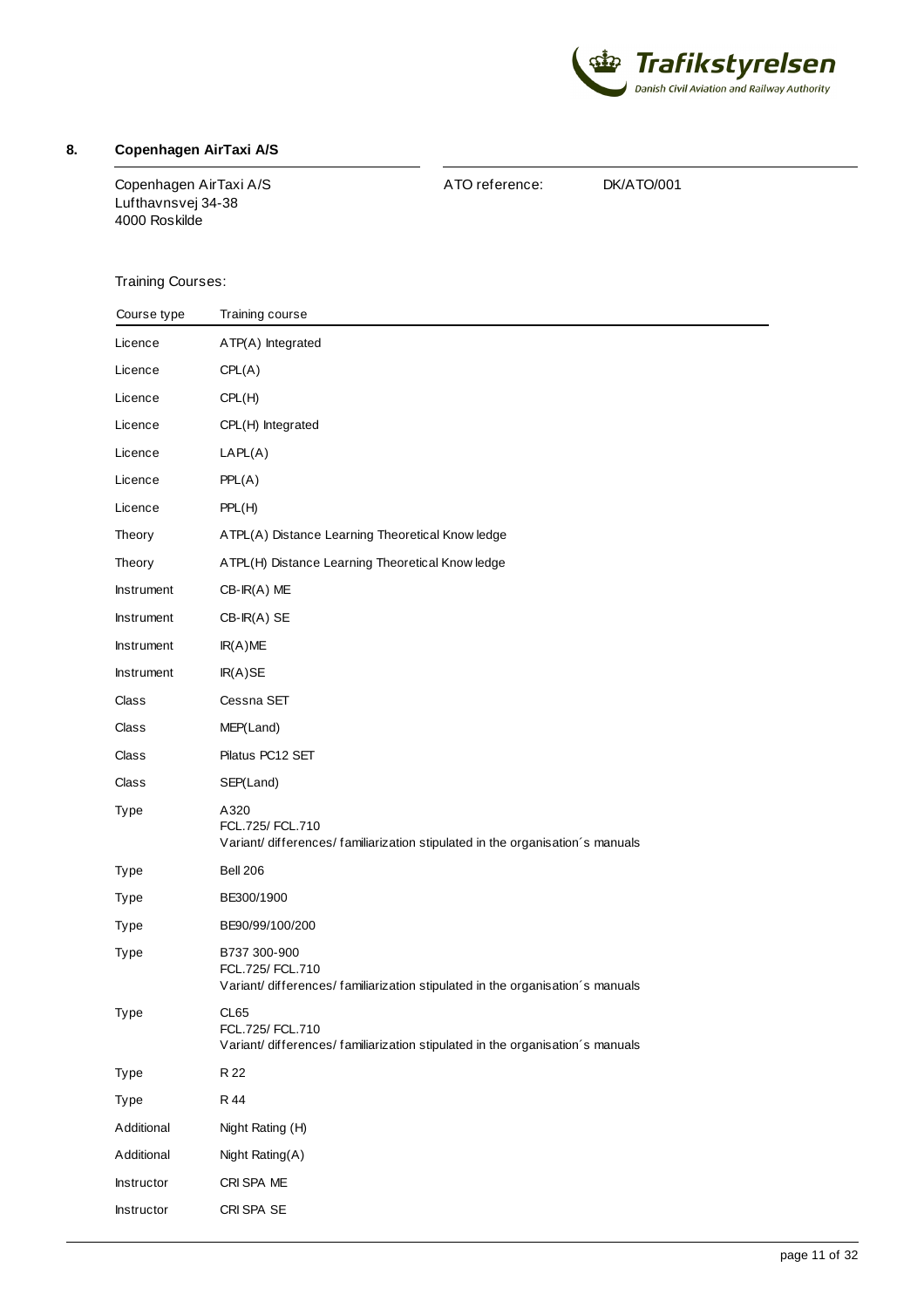

| Course type       | Training course     |
|-------------------|---------------------|
| Instructor        | FI(A)               |
| <b>Instructor</b> | FI(H)               |
| <b>Instructor</b> | IRI(A)              |
| Instructor        | SFI(A) B737 300-900 |
| Instructor        | SFI(A) CL65         |
| Instructor        | TRI(A) B737 300-900 |
| Instructor        | TRI(A) CL65         |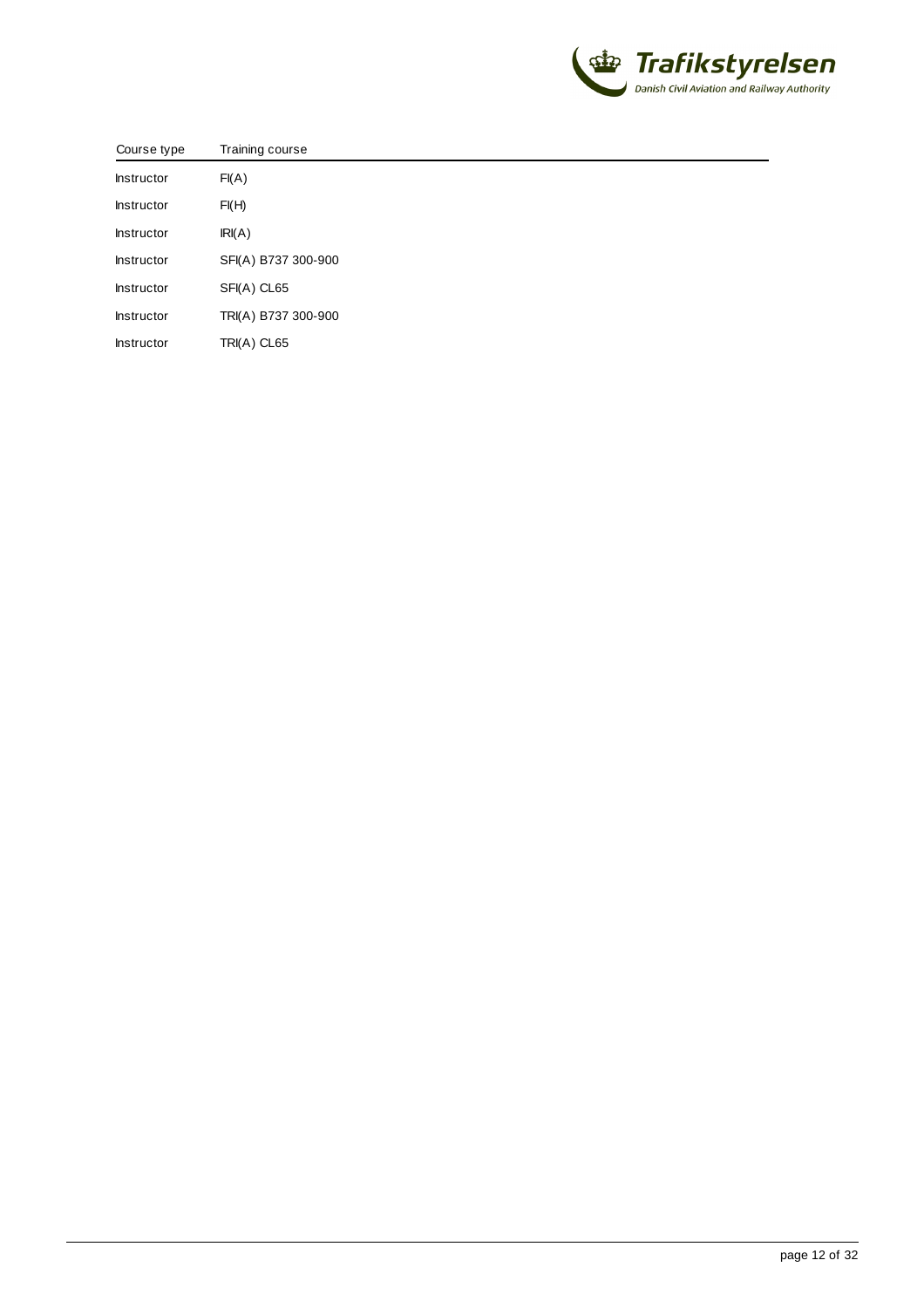

## <span id="page-12-0"></span>**9. Dansk Pilot Uddannelse**

| Dansk Pilot Uddannelse | ATO reference: | DK/ATO/052 |
|------------------------|----------------|------------|
| Rolsøvei 9 6H          |                |            |
| 8240 Risskov           |                |            |
|                        |                |            |

| Course type  | Training course                                  |  |
|--------------|--------------------------------------------------|--|
| Licence      | CPL(A)                                           |  |
| Licence      | PPL(A)                                           |  |
| Theory       | ATPL(A) Distance Learning Theoretical Know ledge |  |
| <b>Class</b> | SEP(Land)                                        |  |
| Additional   | Night Rating(A)                                  |  |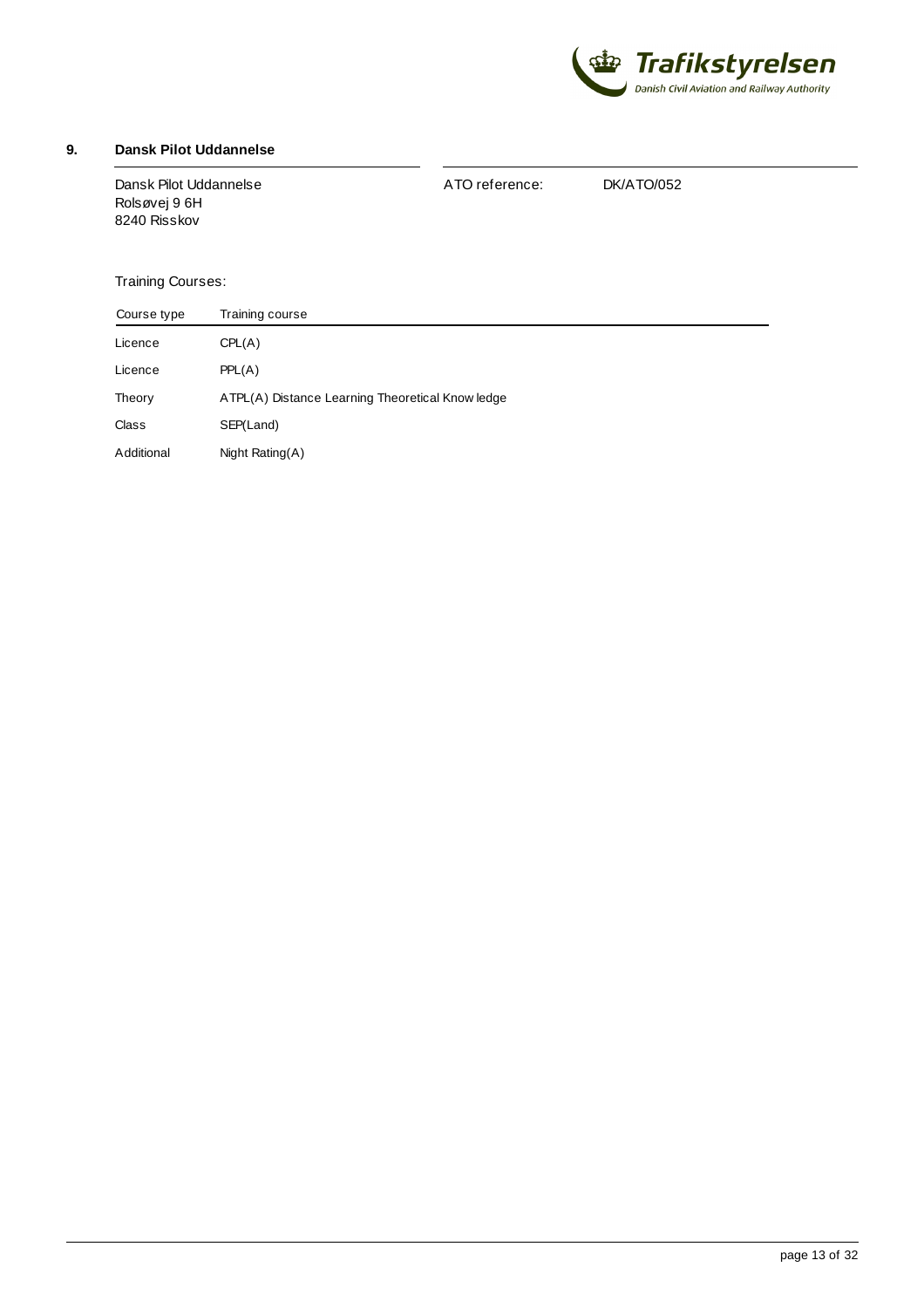

### <span id="page-13-0"></span>**10. Flight 4000 A/S**

Flight 4000 A/S Hangarvej A12 Roskilde Lufthavn 4000 Roskilde

ATO reference: DK/ATO/039

| Course type       | Training course                                   |
|-------------------|---------------------------------------------------|
| Licence           | CPL(A)                                            |
| Licence           | PPL(A)                                            |
| Theory            | ATPL(A) Distance Learning Theoretical Know ledge  |
| Theory            | BIR Distance Learning Theoretical Know ledge      |
| Theory            | CB-IR(A) Distance Learning Theoretical Know ledge |
| Instrument        | $CB-IR(A)$                                        |
| Instrument        | $IR(A)$ ME                                        |
| Instrument        | $IR(A)$ SE                                        |
| Class             | MEP(Land)                                         |
| Class             | Pilatus PC12 SET                                  |
| Class             | SEP(Land)                                         |
| Additional        | Night Rating(A)                                   |
| <b>Instructor</b> | CRI SPA ME                                        |
| Instructor        | CRI SPA SE                                        |
| <b>Instructor</b> | FI(A)                                             |
| Instructor        | IRI(A)                                            |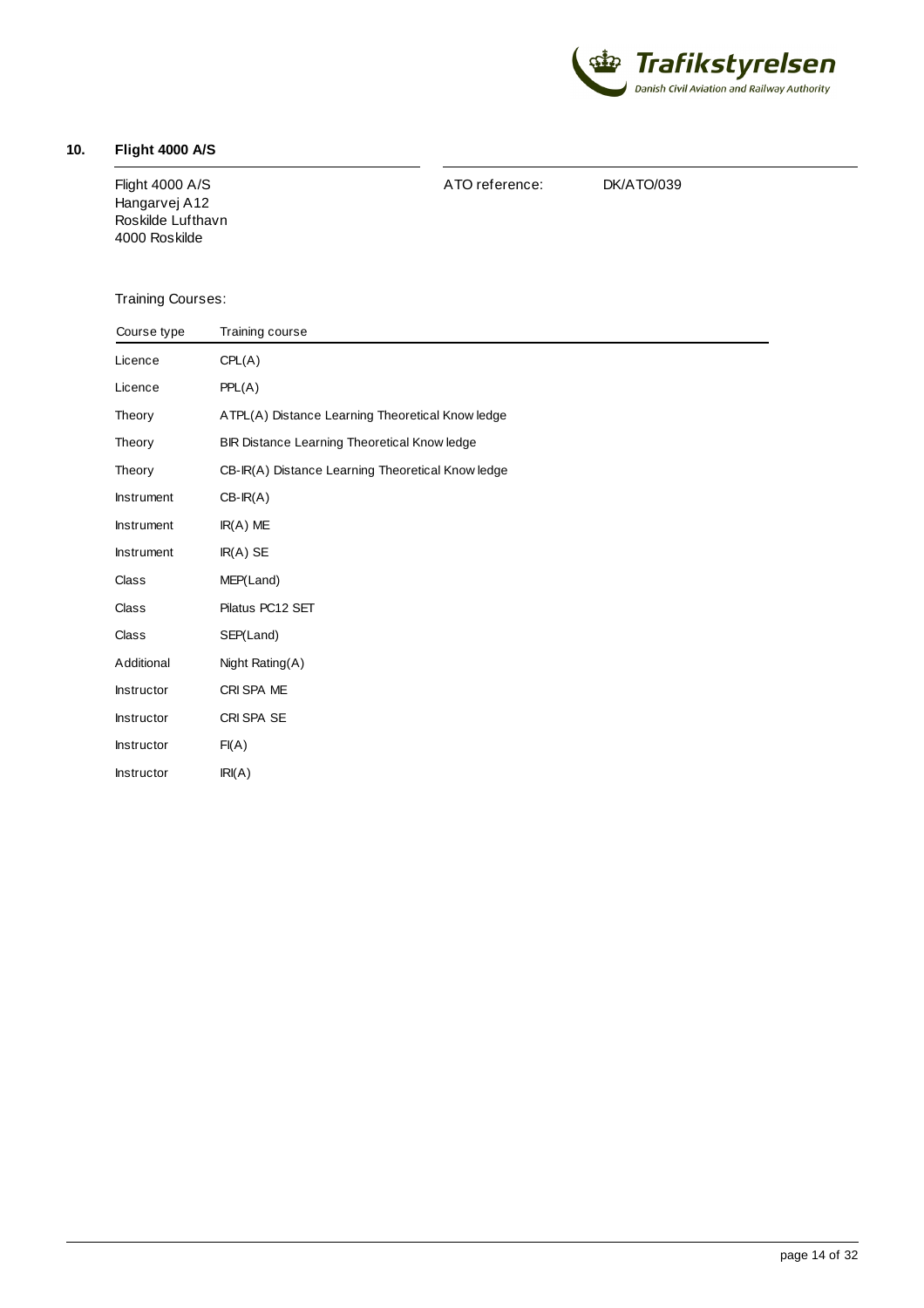

# <span id="page-14-0"></span>**11. GA Flight Training ApS**

GA Flight Training ApS Lufthavnsvej 3 6580 Vamdrup

ATO reference: DK/ATO/007

| Course type | Training course               |
|-------------|-------------------------------|
| Licence     | CPL(A) Flight training only   |
| Licence     | CPL(H) Flight training only   |
| Licence     | LAPL(A)                       |
| Licence     | PPL(A)                        |
| Licence     | PPL(H)                        |
| Instrument  | IR(A) ME Flight training only |
| Instrument  | IR(A) SE Flight training only |
| Class       | MEP(Land)                     |
| Type        | Cabri G2                      |
| Type        | EC120                         |
| Type        | R 22                          |
| Type        | R 44                          |
| Additional  | Aerobatic Rating(A)           |
| Additional  | Night Rating(A)               |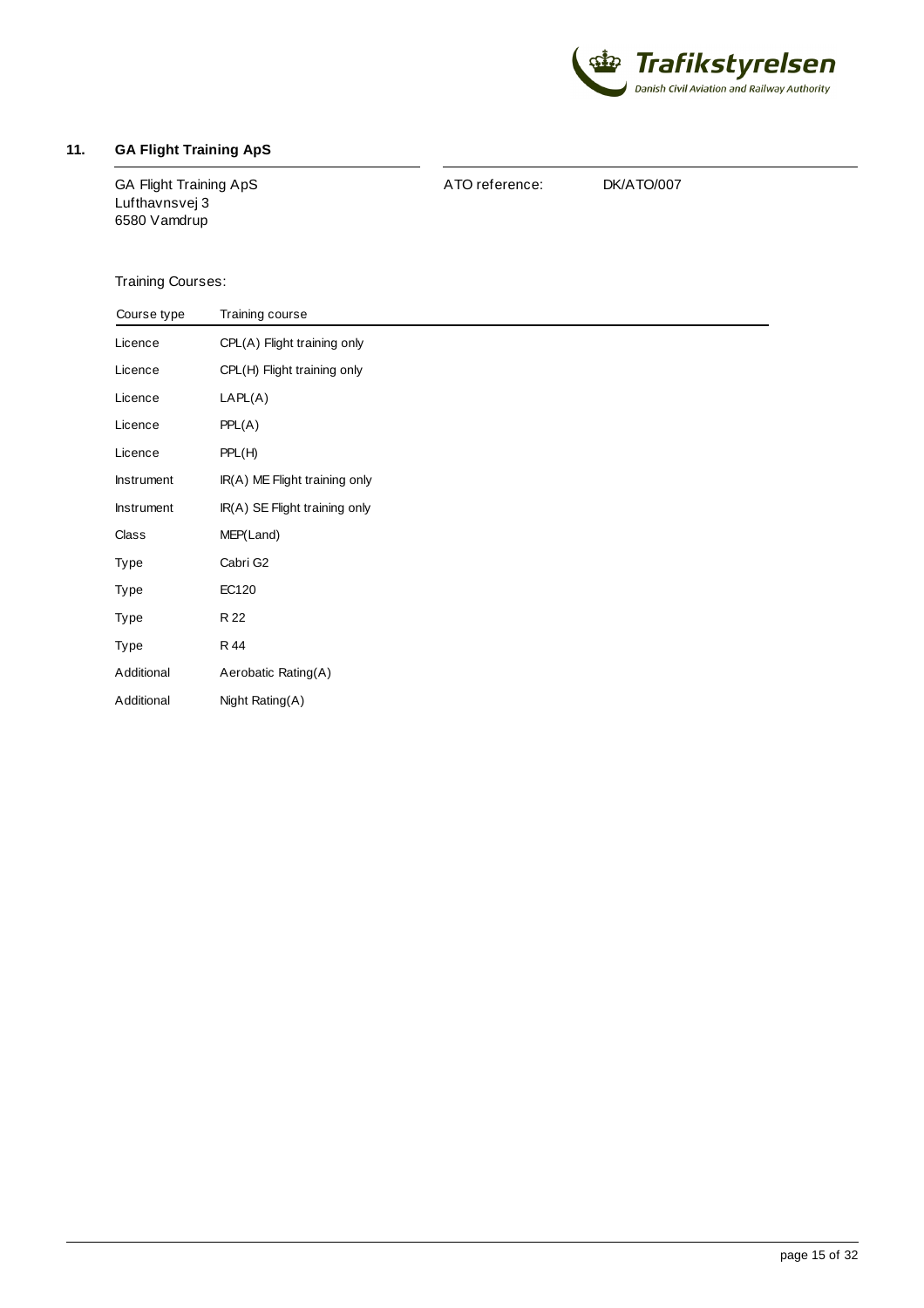

# <span id="page-15-0"></span>**12. Global Aviation Contractors A/S**

| Global Aviation Contractors A/S<br>Åstvej 10B<br>7190 Billund | ATO reference: | DK/ATO/029 |
|---------------------------------------------------------------|----------------|------------|
|                                                               |                |            |

| Course type       | Training course                                                                  |
|-------------------|----------------------------------------------------------------------------------|
| Type              | ATR 42/72-500                                                                    |
| Type              | ATR 42/72-600                                                                    |
| Type              | Difference training betw een ATR 42/72-500 and ATR 42/72-600                     |
| Type              | Difference training betw een ATR 42/72-600 and ATR 42/72-500                     |
| Type              | Difference training betw een ATR 72-200 PEC series and ATR 72-200 Non PEC series |
| Additional        | MCC(A)                                                                           |
| <b>Instructor</b> | TRI(MPA)                                                                         |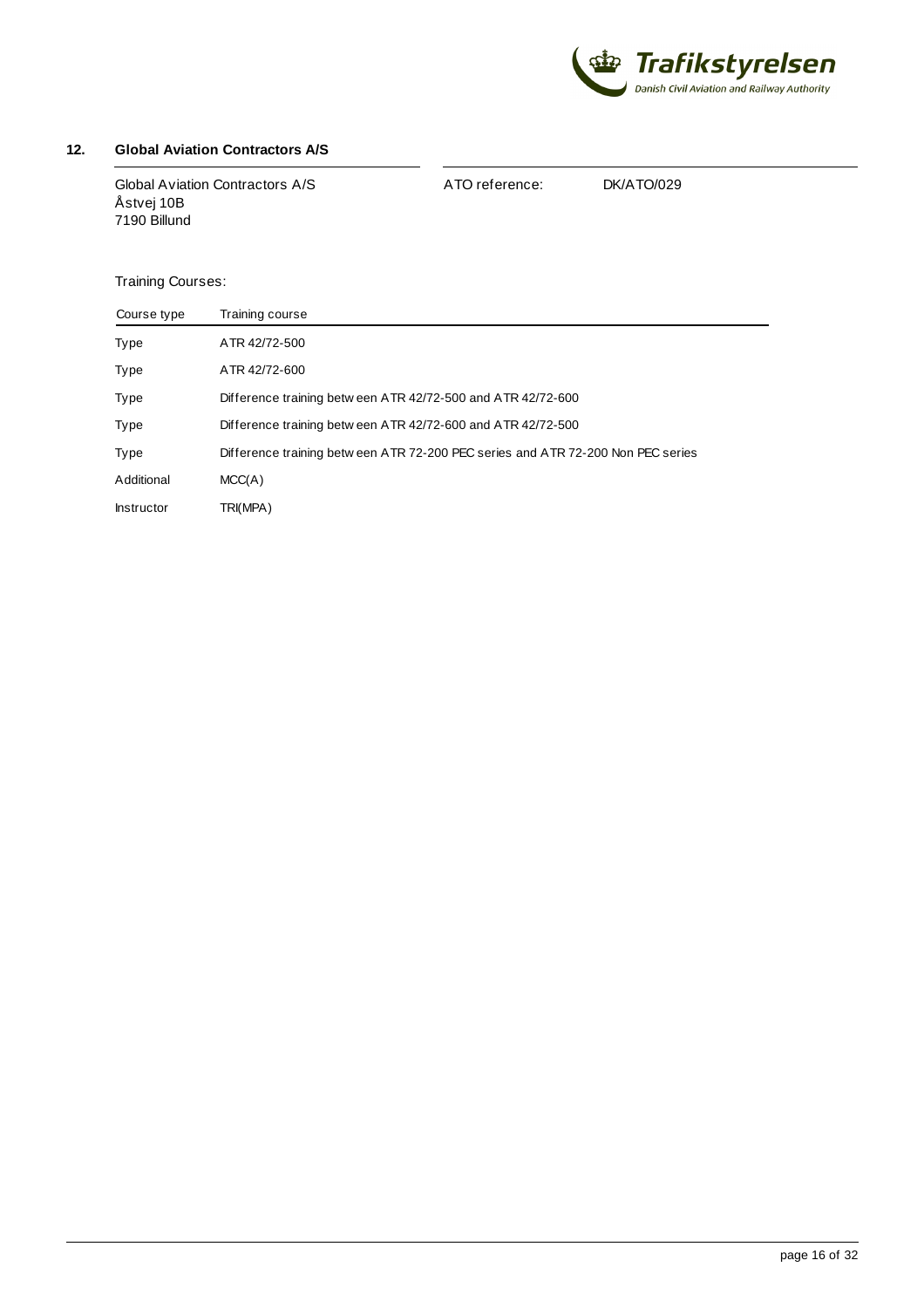

#### <span id="page-16-0"></span>**13. GreyBird Pilot Academy ApS**

GreyBird Pilot Academy ApS Ny Lufthavnsvej 24 Kolind 8560 Kolind

ATO reference: DK/ATO/008

| Course type | Training course                |
|-------------|--------------------------------|
| Licence     | ATP(A) Integrated              |
| Licence     | CPL(A)                         |
| Licence     | CPL(A)/IR Integrated           |
| Licence     | PPL(A)                         |
| Theory      | ATPL(A) Theoretical Know ledge |
| Theory      | IR(A) Theoretical Know ledge   |
| Instrument  | $IR(A)$ ME                     |
| Class       | MEP(Land)                      |
| Additional  | Advanced UPRT                  |
| Additional  | MCC(A)                         |
| Instructor  | CRI SPA ME                     |
| Instructor  | FI(A)                          |
| Instructor  | IRI(A)                         |
| Instructor  | MCCI(A)                        |
| Instructor  | STI(A)                         |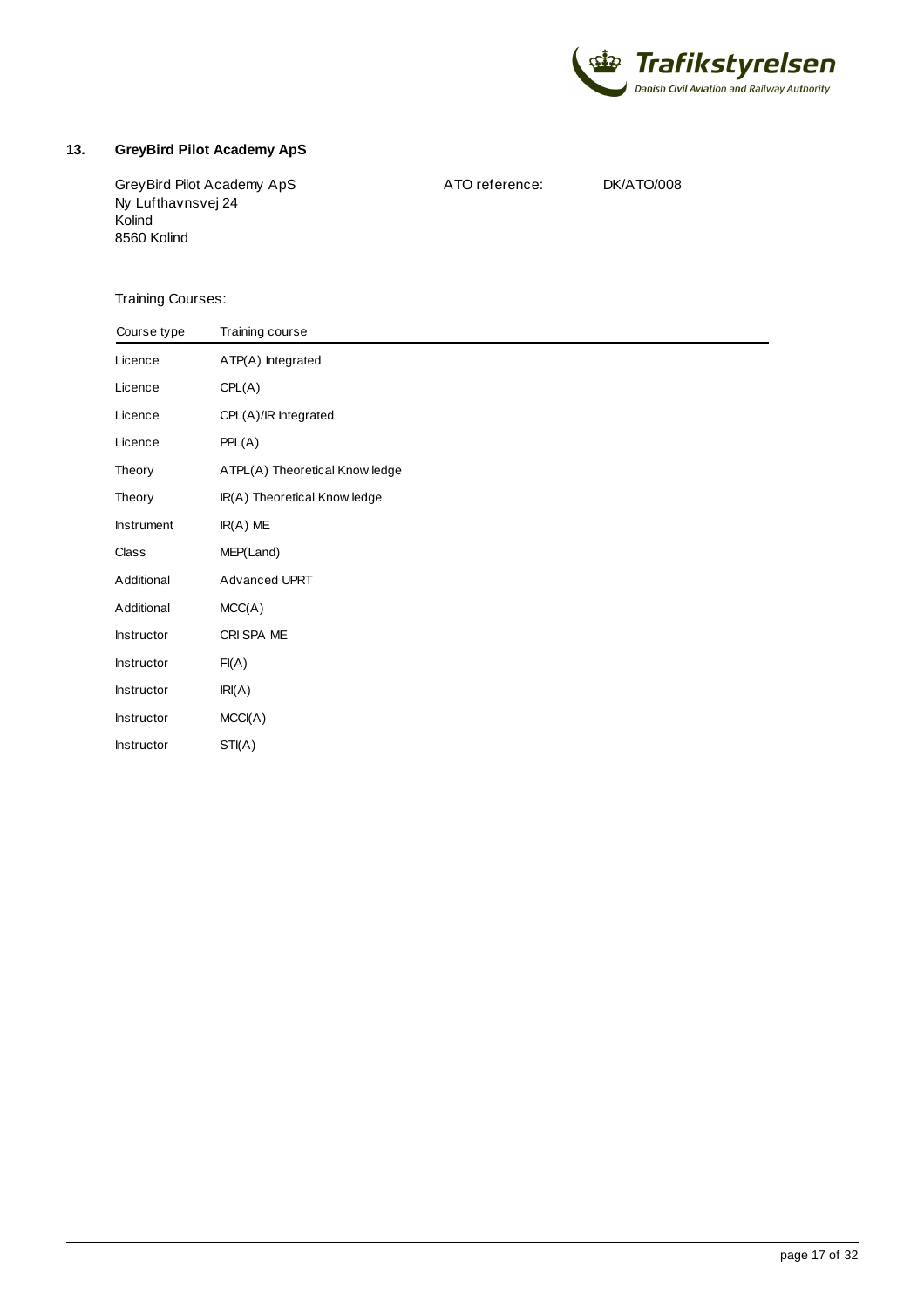

## <span id="page-17-0"></span>**14. Horisont ApS**

Horisont ApS Højtoftevej 27 6700 Esbjerg

ATO reference: DK/ATO/032

| Course type       | Training course                                              |
|-------------------|--------------------------------------------------------------|
| Type              | ATR 42-500                                                   |
| Type              | ATR 42/72-600                                                |
| Type              | ATR 72-500                                                   |
| Type              | C <sub>525</sub>                                             |
| Type              | Difference training betw een ATR 42/72-500 and ATR 42/72-600 |
| Type              | Difference training betw een ATR 42/72-600 and ATR 42/72-500 |
| Type              | <b>EMB170</b>                                                |
| <b>Instructor</b> | TRI(MPA)<br>Limited to the approved Type Rating Courses      |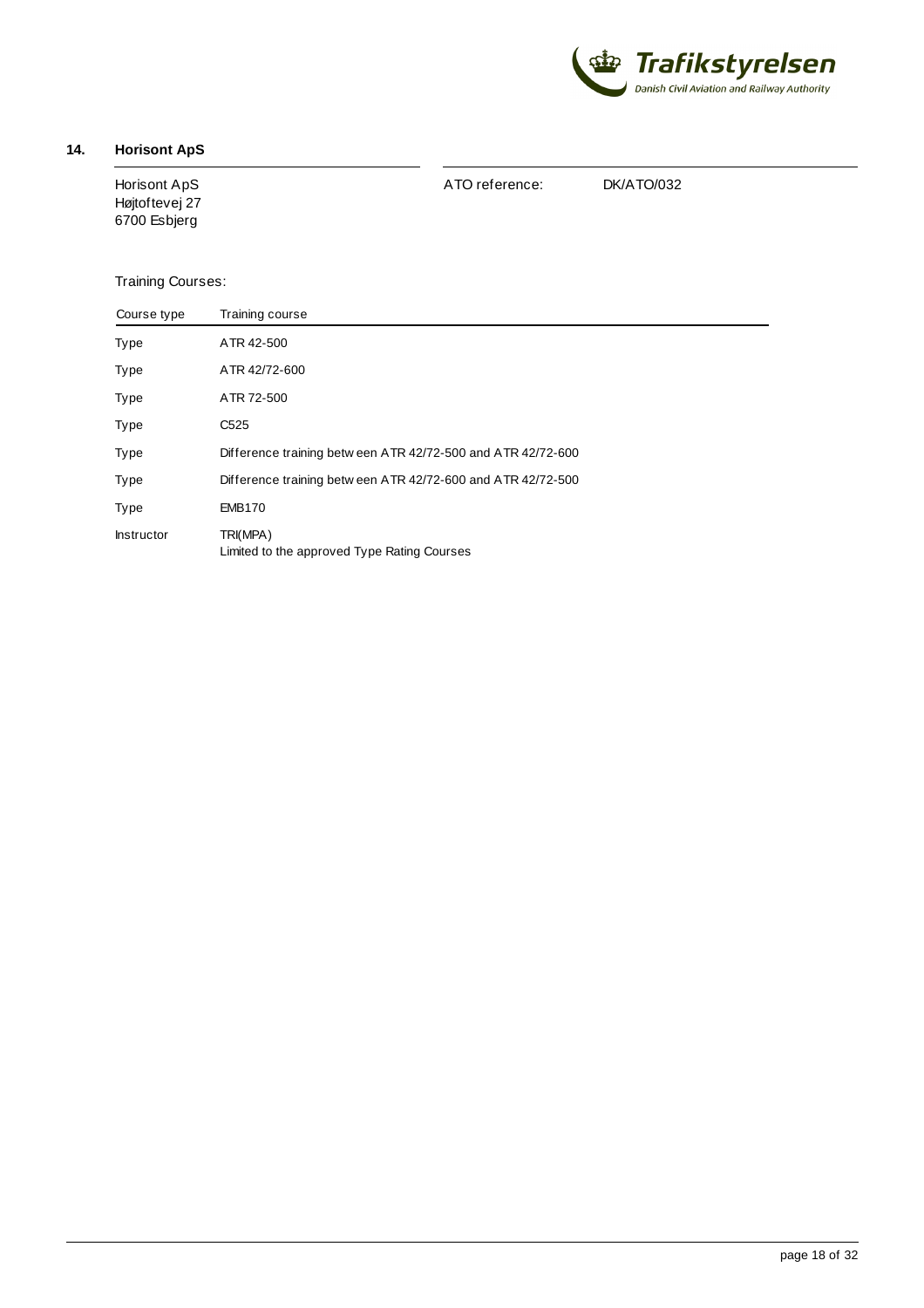

## <span id="page-18-0"></span>**15. Ikaros Fly ApS**

Ikaros Fly ApS Hangarvej G1 4000 Roskilde

ATO reference: DK/ATO/013

| Course type       | Training course                                |
|-------------------|------------------------------------------------|
| Licence           | CPL(A) Flight training only                    |
| Licence           | PPL(A)                                         |
| Theory            | CB-IR theoretical know ledge distance learning |
| <b>Instrument</b> | <b>BIR</b>                                     |
| <b>Instrument</b> | $CB-IR(A)$                                     |
| Class             | MEP(Land)                                      |
| Additional        | Night Rating(A)                                |
| <b>Instructor</b> | CRI SPA ME                                     |
| <b>Instructor</b> | FI(A)                                          |
| <b>Instructor</b> | IRI(A)                                         |
|                   |                                                |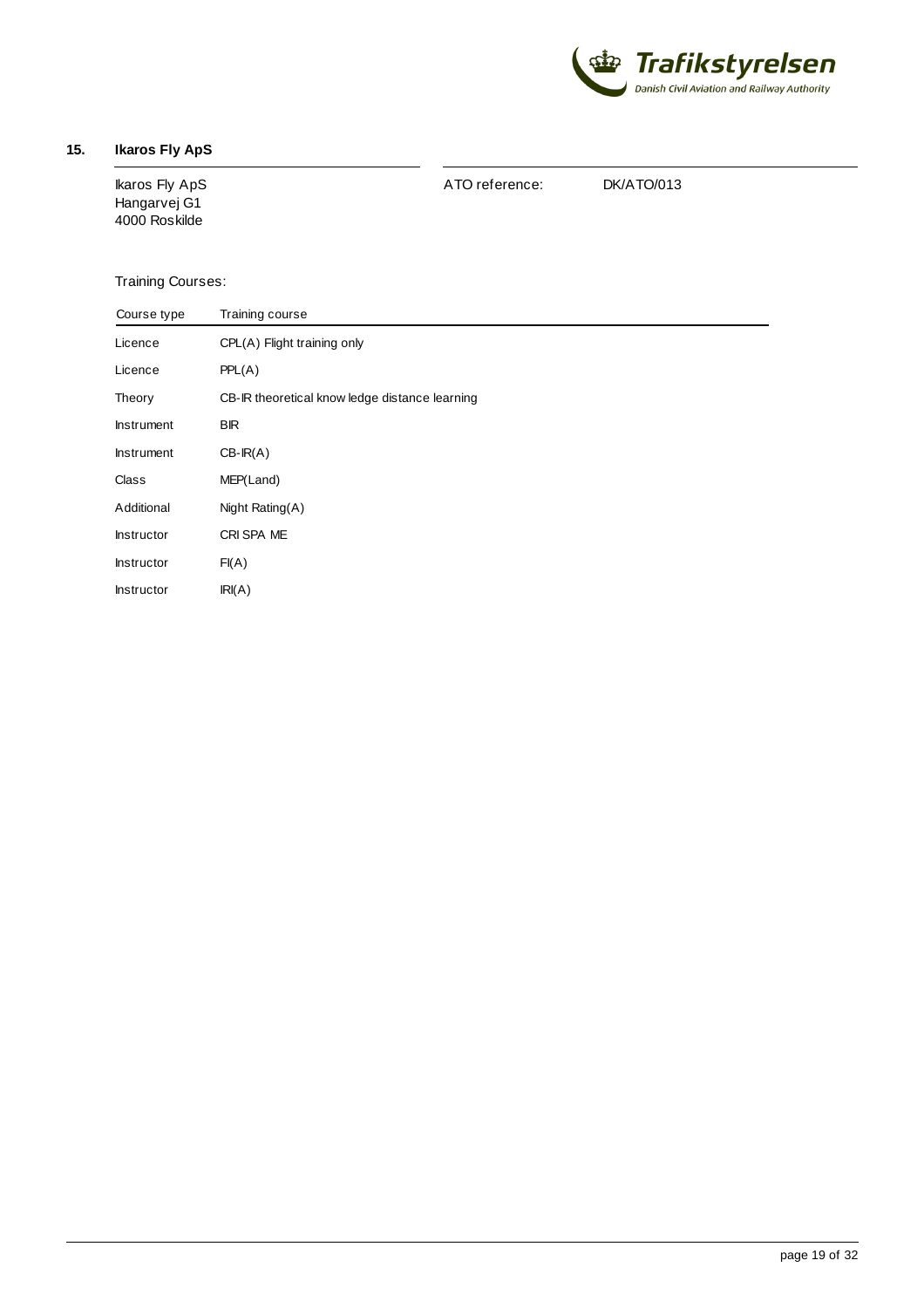

#### <span id="page-19-0"></span>**16. Jettime a/s**

Jettime a/s Amager Strandvej 390-392 2770 Kastrup

ATO reference: DK/ATO/049

| Course type       | Training course                                         |
|-------------------|---------------------------------------------------------|
| Type              | B737 300-900                                            |
| <b>Instructor</b> | SFI(A)<br>Limited to the approved Type Rating Courses   |
| <b>Instructor</b> | TRI(MPA)<br>Limited to the approved Type Rating Courses |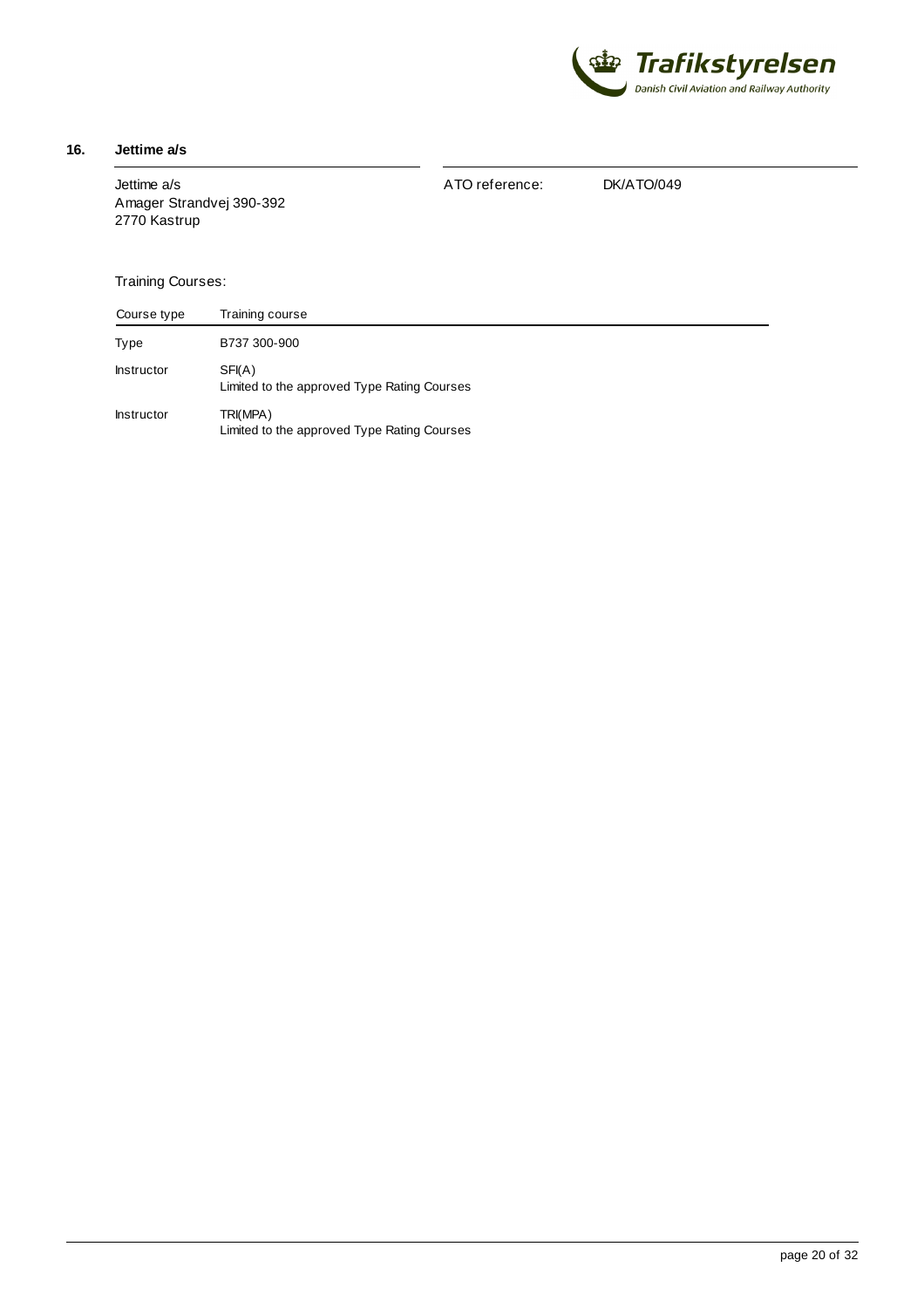

### <span id="page-20-0"></span>**17. LenAir ApS**

LenAir ApS Brordrupvej 44A 4621 Gadstrup

ATO reference: DK/ATO/031

| Course type       | Training course     |  |
|-------------------|---------------------|--|
| Licence           | LAPL(A)             |  |
| Licence           | PPL(A)              |  |
| <b>Instrument</b> | <b>BIR</b>          |  |
| Class             | SEP(Land)           |  |
| Type              | Cessna SET          |  |
| Type              | <b>PA-46 SET</b>    |  |
| Additional        | Advanced UPRT       |  |
| Additional        | Aerobatic Rating(A) |  |
| Additional        | Night Rating(A)     |  |
| Instructor        | FI(A)               |  |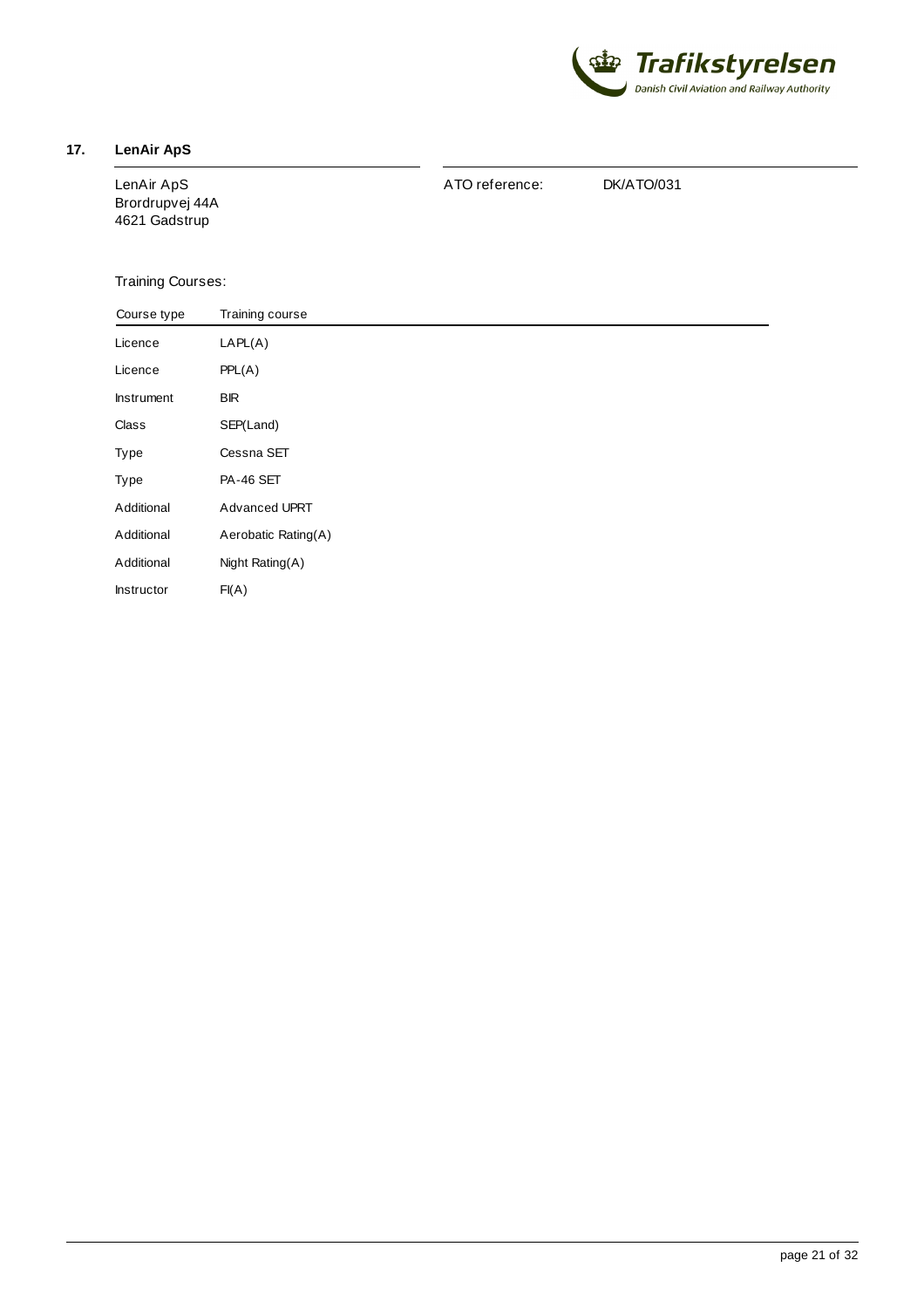

# <span id="page-21-0"></span>**18. Line Aviation ApS**

| Line Aviation ApS<br>Esther Aggebos Gade 42, 1. tv.<br>8000 Århus C | ATO reference: | DK/ATO/051 |
|---------------------------------------------------------------------|----------------|------------|
|                                                                     |                |            |

| Course type | Training course                                              |
|-------------|--------------------------------------------------------------|
| Type        | ATR 42/72-500                                                |
| Type        | ATR 42/72-600                                                |
| Type        | A320                                                         |
| Type        | Difference training betw een ATR 42/72-500 and ATR 42/72-600 |
| Type        | Difference training betw een ATR 42/72-600 and ATR 42/72-500 |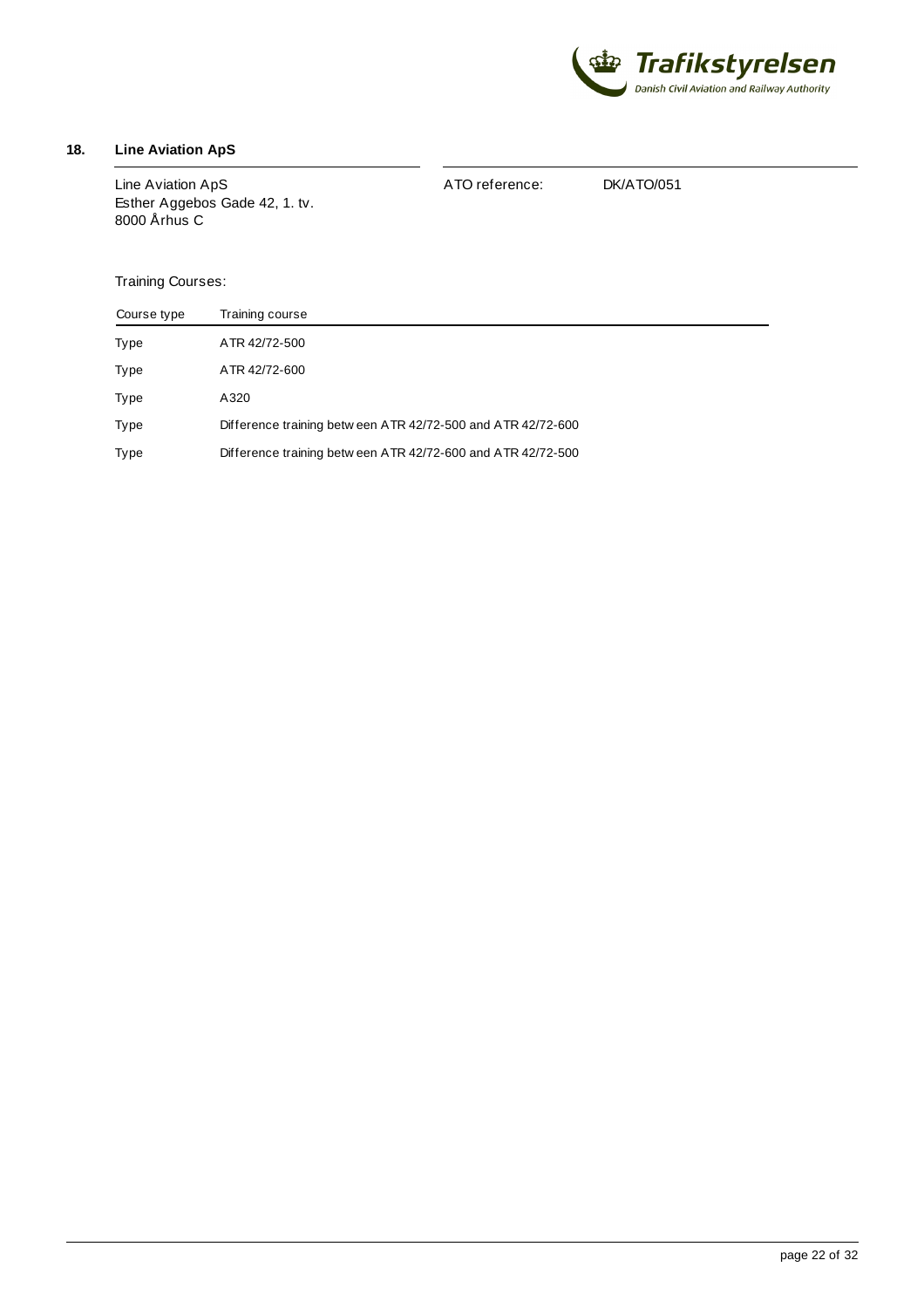

#### <span id="page-22-0"></span>**19. Maersk Air Cargo A/S**

Type Maersk Air Cargo A/S Kompasrosevej 6 2791 Dragør Training Courses: Training course B767 ATO reference: DK/ATO/054 Course type

Instructor TRI(MPA) B767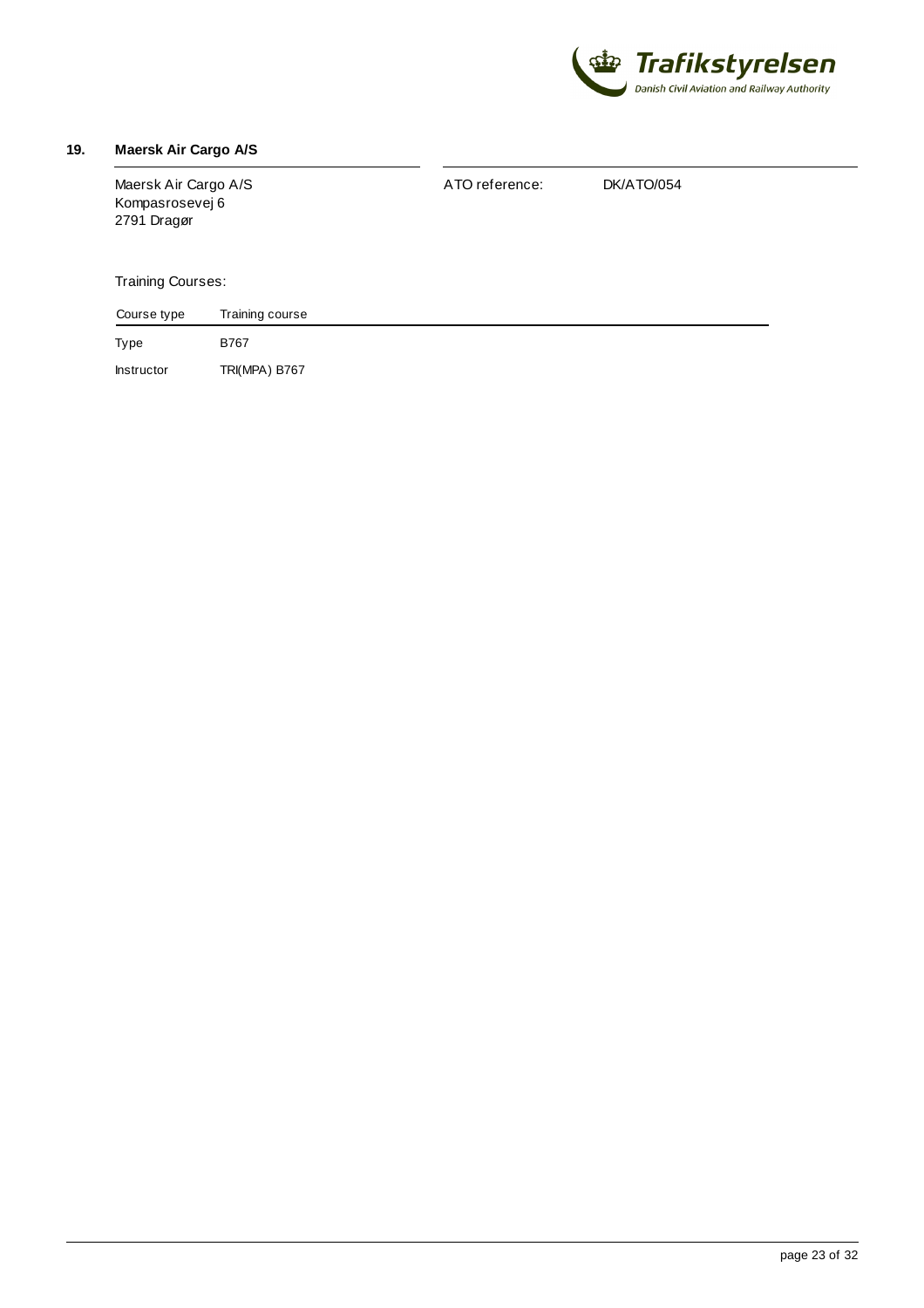

# <span id="page-23-0"></span>**20. Midtjysk Flyveskole**

Midtjysk Flyveskole Fyrrely 13 7451 Sunds

ATO reference: DK/ATO/034

| Course type | Training course                                 |
|-------------|-------------------------------------------------|
| Licence     | LAPL(A)                                         |
| Licence     | PPL(A)                                          |
| Theory      | <b>BIR Theoretical Know ledge</b>               |
| Theory      | CB-IR(A) Theoretical Know ledge                 |
| Theory      | PPL(H) Distance Learning Theoretical Know ledge |
| Class       | SEP(Land)                                       |
| Additional  | Night Rating(A)                                 |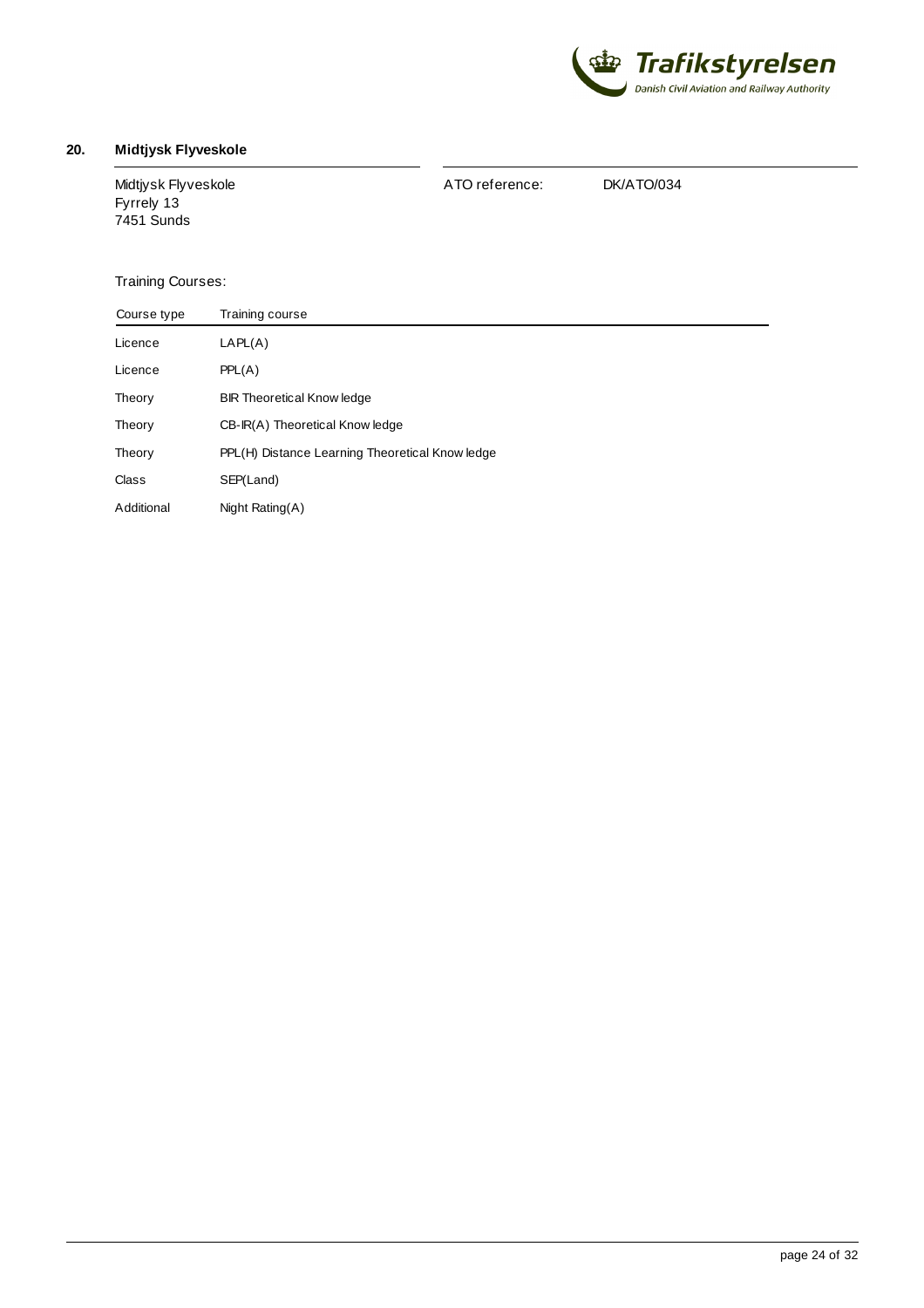

# <span id="page-24-0"></span>**21. NHV A/S**

NHV A/S Vestre Lufthavnsvej 60 6705 Esbjerg Ø

ATO reference: DK/ATO/021

| Course type | Training course    |
|-------------|--------------------|
| Type        | A S332/EC225/IR    |
| Type        | AW 169/IR MP       |
| Type        | AW189              |
| Type        | A139/IR            |
| Type        | <b>EC175/IR MP</b> |
| Type        | S365/EC155/IR MP   |
| Type        | S365/EC155/IR SP   |
| Instructor  | TRI(H)             |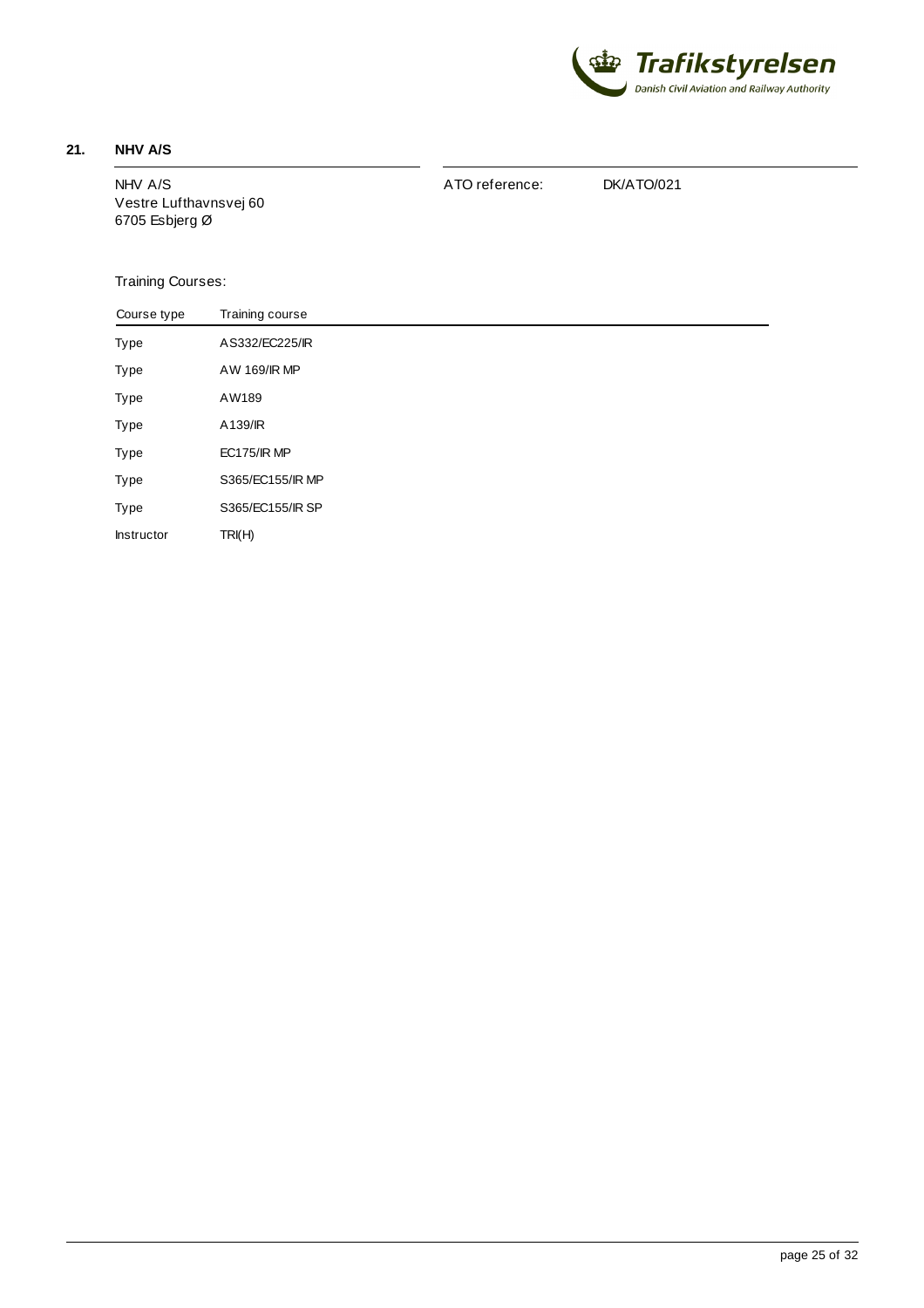

### <span id="page-25-0"></span>**22. North Flying A/S**

North Flying A/S Aalborg Lufthavn 9400 Nørresundby Training Courses: Training course ATO reference: DK/ATO/017 Course type

Type Instructor SA226/227 TRI(SPA) SA226/227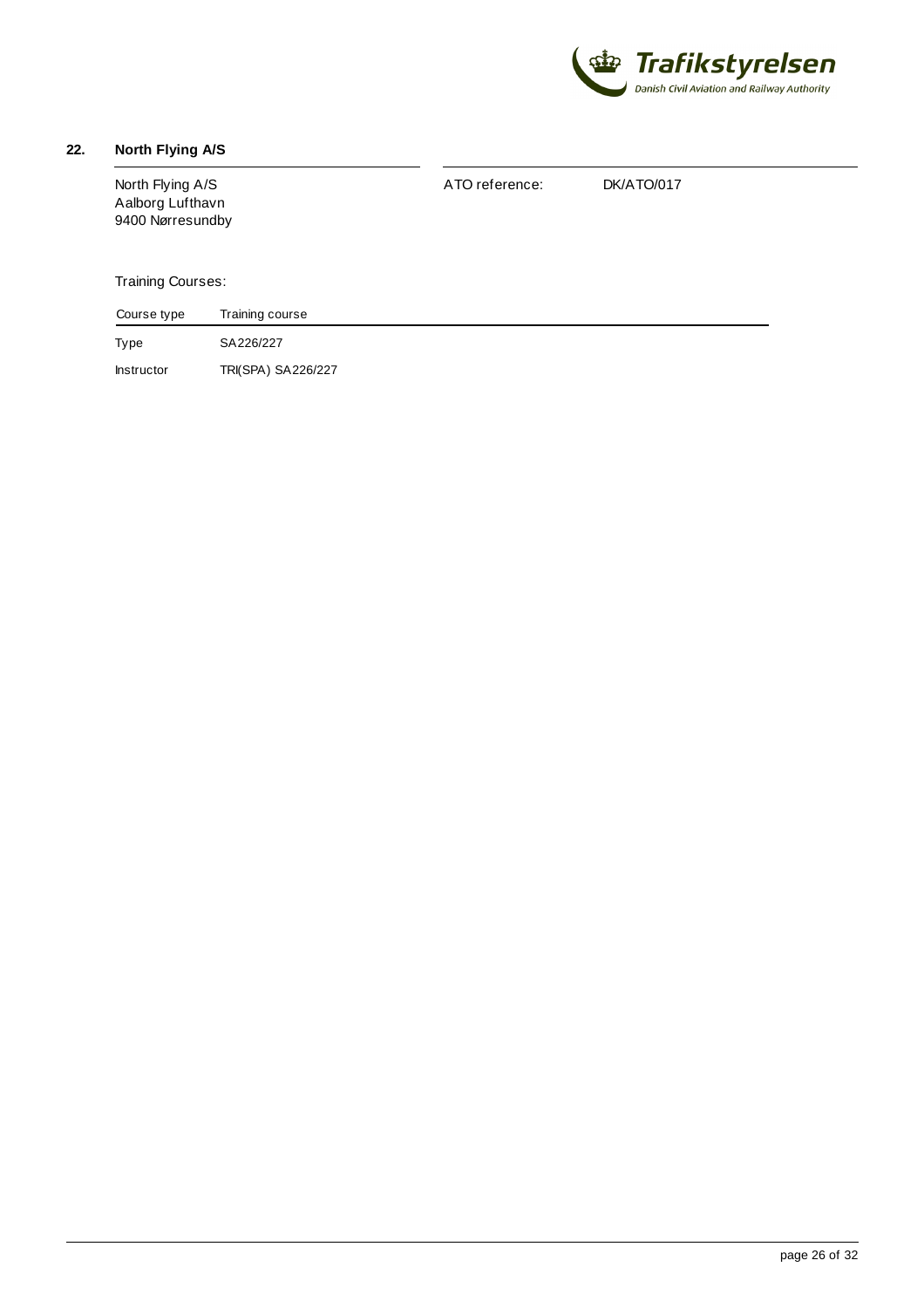

### <span id="page-26-0"></span>**23. QualityCopter ApS**

QualityCopter ApS Lufthavnsvej 1 6580 Vamdrup

ATO reference: DK/ATO/045

| Course type | Training course                                  |  |  |
|-------------|--------------------------------------------------|--|--|
| Licence     | CPL(H)                                           |  |  |
| Licence     | PPL(H)                                           |  |  |
| Theory      | ATPL(H) Distance Learning Theoretical Know ledge |  |  |
| Type        | <b>Bell 505</b>                                  |  |  |
| Type        | Cabri G2                                         |  |  |
| Type        | R 44                                             |  |  |
| Additional  | Night Rating(H)                                  |  |  |
| Instructor  | FI(H)                                            |  |  |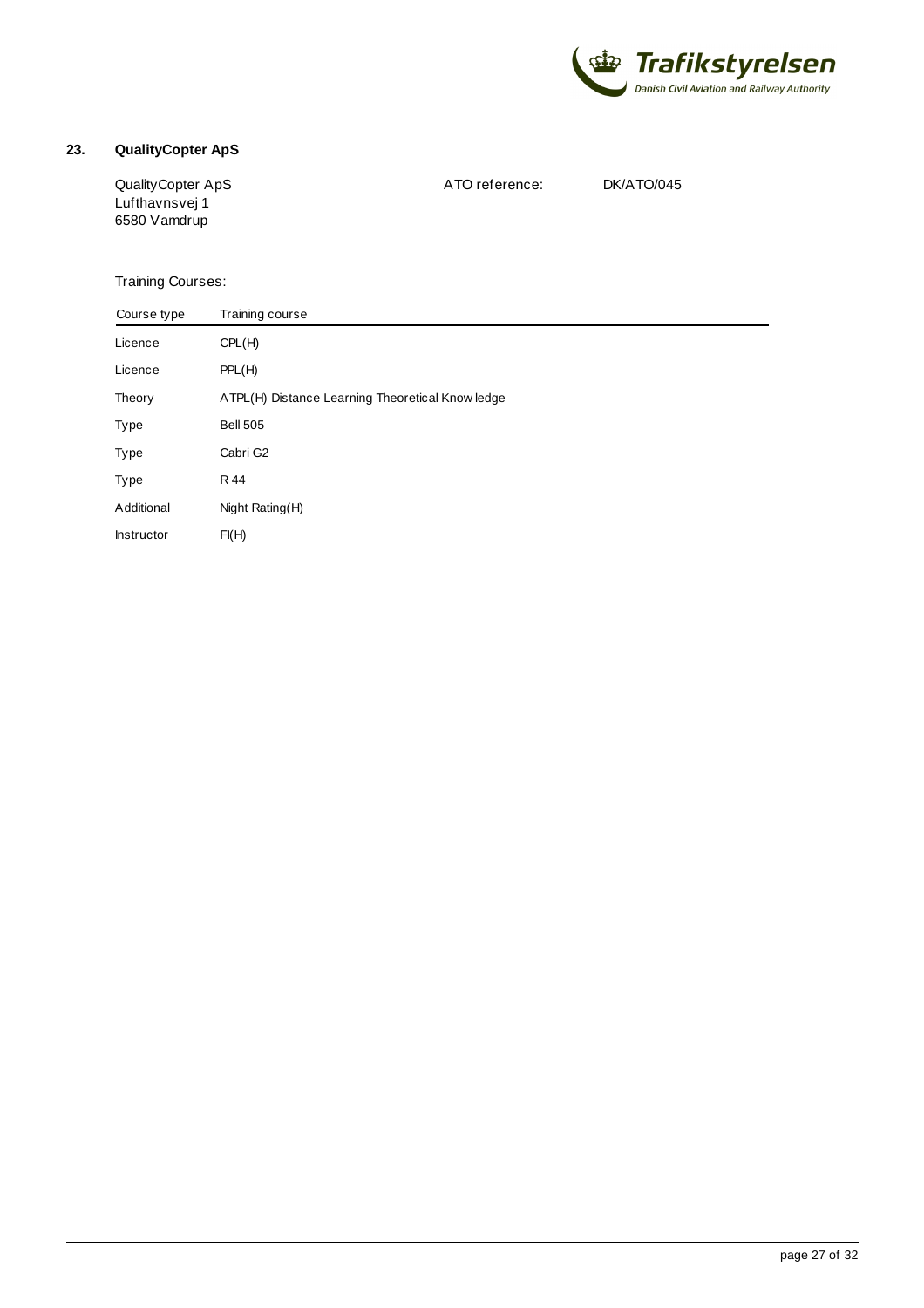

#### <span id="page-27-0"></span>**24. Scandinavian Training Academy ApS**

Scandinavian Training Academy ApS Ålholmvej 63 2500 Valby

ATO reference: DK/ATO/050

| Course type       | Training course                                                          |
|-------------------|--------------------------------------------------------------------------|
| <b>Instrument</b> | <b>PBN Stand Alone Course</b>                                            |
| Type              | A320                                                                     |
| Type              | B737 300-900                                                             |
| Type              | B777 FFS only                                                            |
| Type              | B777 Rating for pilots w ith B787 Rating FFS only                        |
| Type              | B787 FFS only                                                            |
| Type              | B787 Rating for pilots with B777 Rating FFS only                         |
| Type              | Difference training B737 MAX from B737NG FFS only                        |
| Additional        | MCC(A)                                                                   |
| <b>Instructor</b> | SFI(A)<br>Limited to the approved A320, B737, B767 Type Rating Courses   |
| <b>Instructor</b> | TRI(MPA)<br>Limited to the approved A320, B737, B767 Type Rating Courses |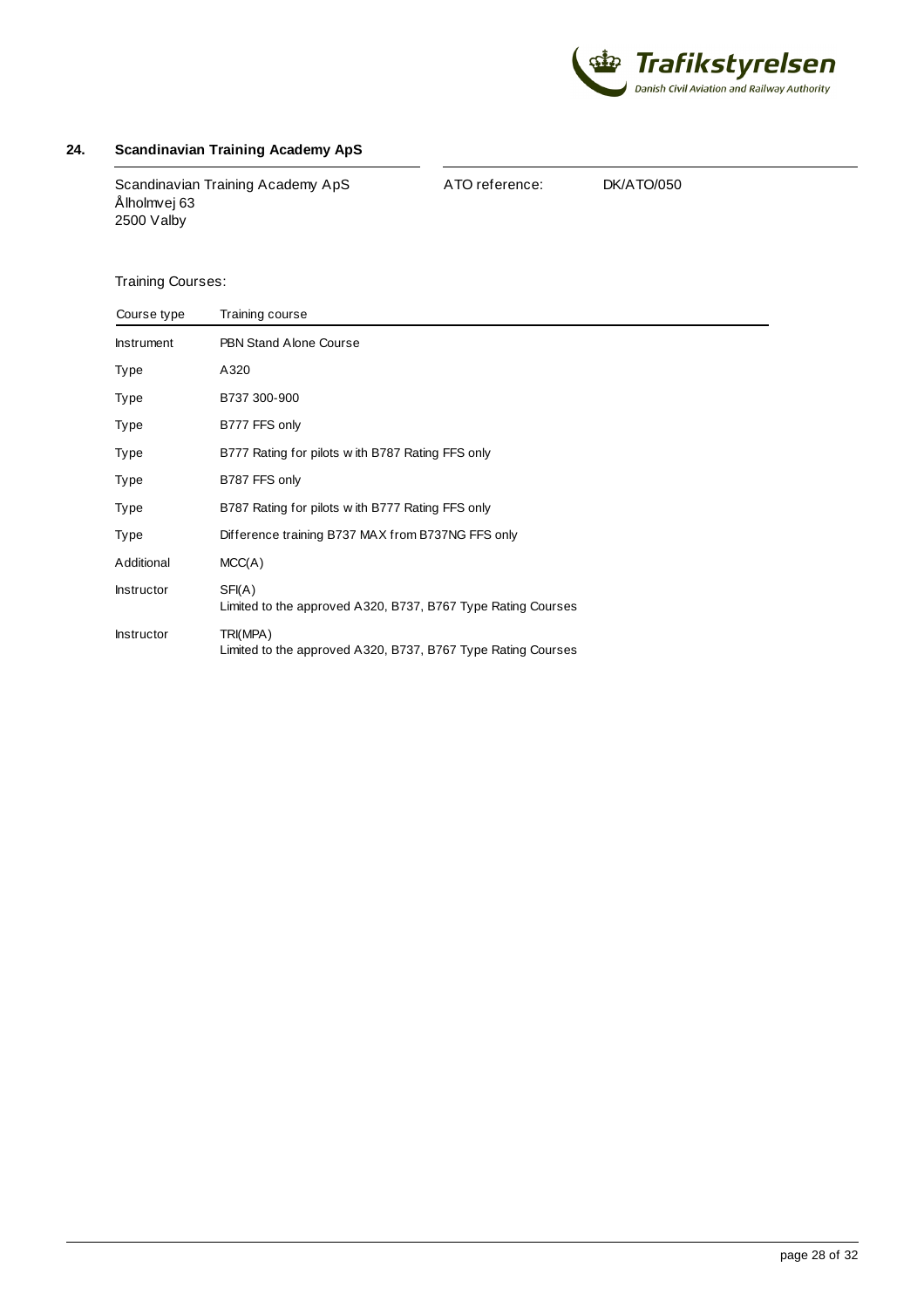

# <span id="page-28-0"></span>**25. Star Air A/S**

Type Star Air A/S Københavns Lufthavn Syd 2791 Dragør Training Courses: Training course B767 ATO reference: DK/ATO/023 Course type

Instructor TRI(MPA) B767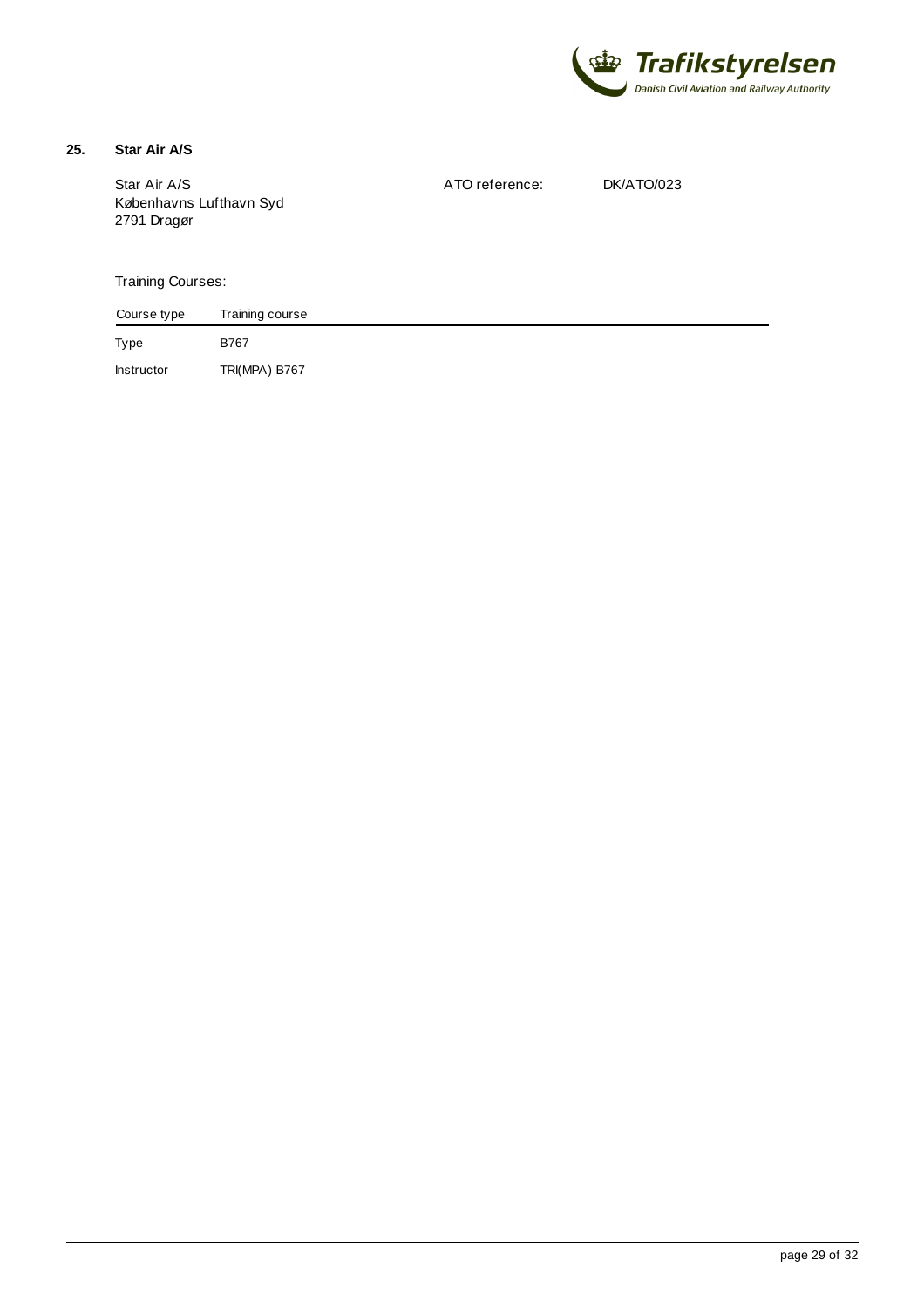

#### <span id="page-29-0"></span>**26. Sunclass Airlines ApS**

Sunclass Airlines ApS Handlingsvej Øst 7 2791 Dragør

ATO reference: DK/ATO/047

| Course type       | Training course                                         |  |
|-------------------|---------------------------------------------------------|--|
| Type              | A320 including ZFTT and A330 - A320 CCQ                 |  |
| Type              | A330 including ZFTT and A320 - A330 CCQ                 |  |
| <b>Instructor</b> | SFI(A)<br>Limited to the approved Type Rating Courses   |  |
| <b>Instructor</b> | TRI(MPA)<br>Limited to the approved Type Rating Courses |  |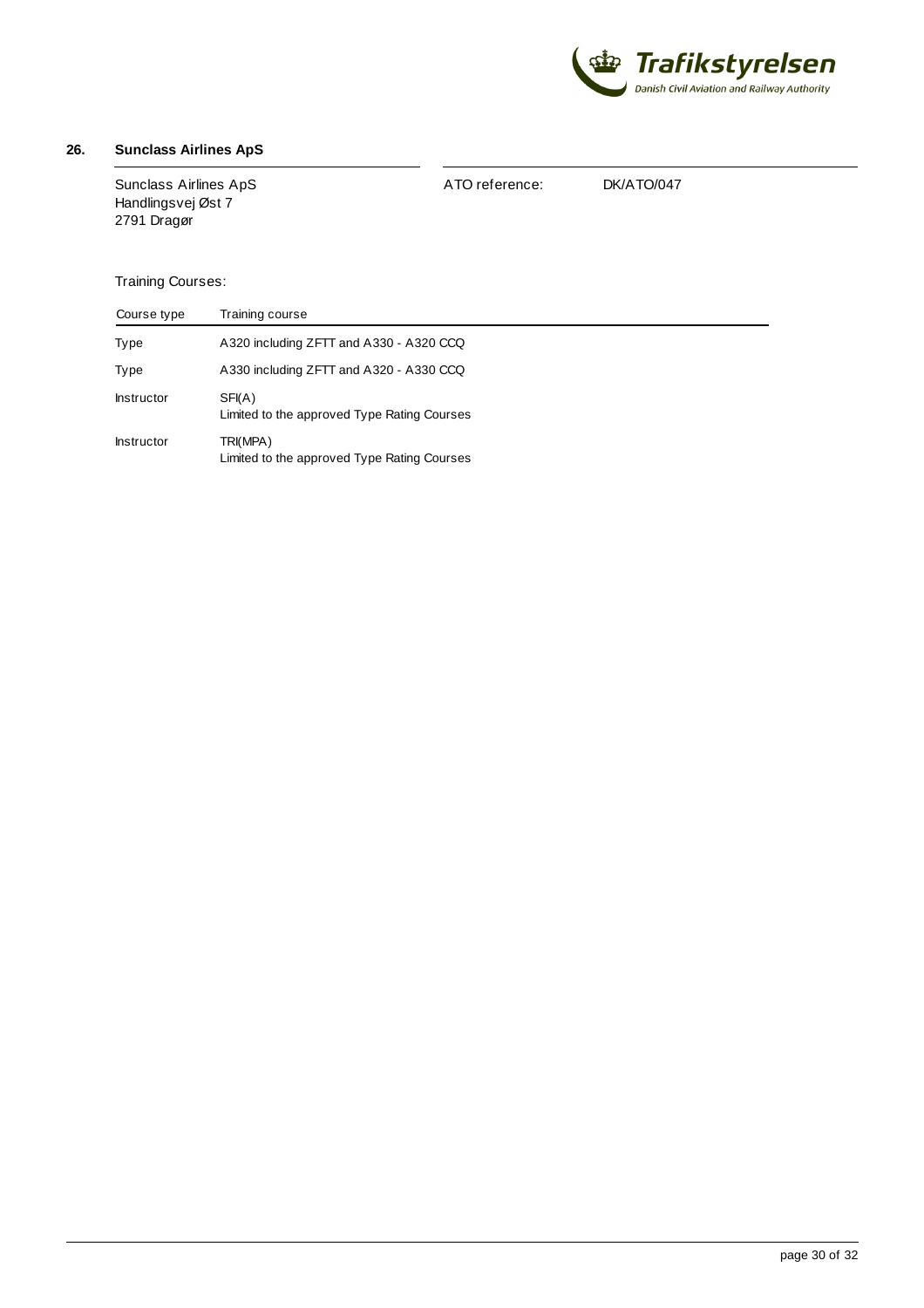

#### <span id="page-30-0"></span>**27. Training Air**

Training Air Cumulusvej 20 7190 Billund

ATO reference: DK/ATO/030

| Course type       | Training course                                         |
|-------------------|---------------------------------------------------------|
| Type              | ATR 42/72-500 FFS only                                  |
| Type              | A320                                                    |
| Type              | A330 FFS only                                           |
| Type              | A340 FFS only                                           |
| Type              | B737 300-900 FFS only                                   |
| Type              | CCQ A320 to A330 FFS only                               |
| Type              | CCQ A330/A340 to A320                                   |
| <b>Instructor</b> | SFI(A)<br>Limited to the approved Type Rating Courses   |
| <b>Instructor</b> | TRI(MPA)<br>Limited to the approved Type Rating Courses |